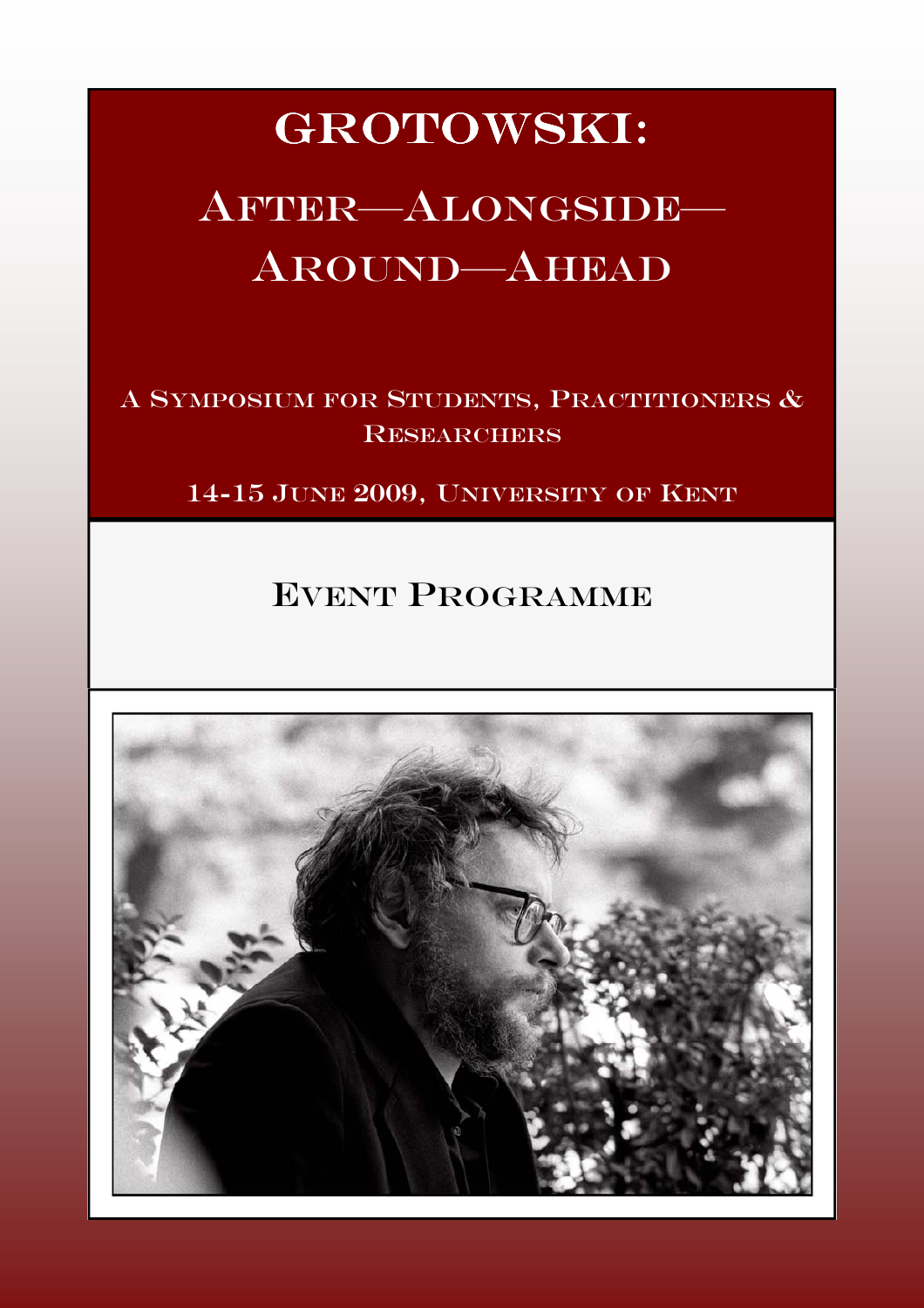#### FROM THE ORGANISING COMMITTEE:

GROTOWSKI: AFTER–ALONGSIDE–AROUND–AHEAD is comprised of performances, work demonstrations, film and documentation materials, seminars and panel sessions, with plenty of room for discussion and exchange.

The symposium is currently the only event in the Year of Grotowski 2009 programme that has issued an open call for participants and is specifically aimed at emerging researchers and practitioners. The response to this call was overwhelming, and we received numerous proposals from more than 20 different countries—the full programme is detailed in the ensuing pages.

The principal aims of this unique event are:

- To provide a platform for a new generation of emerging scholars and practitioners to share their research and encounter each others' work, within a supportive, peer group environment.

- To explore new ways of responding to, investigating and analysing the practice of Jerzy Grotowski, his collaborators and those inspired by their work.

- To reflect on personal and collective responses to challenges of contemporary research and practice 'after Grotowski'.

- To investigate the intersections between practical and discursive fields of research that have been influenced or engendered by, or that shaped, the work of Jerzy Grotowski and his collaborators.

- To develop and expand upon issues emerging from the preceding British Grotowski Project conference: 'Grotowski: Theatre & Beyond' (11–14 June).

We are glad that you are joining us for what we hope will be an exciting and stimulating occasion, incorporating a range of diverse voices and perspectives. We invite you to participate, to observe, to listen, to respond, to engage in dialogue—and to meet.

Pablo Pakula Ben Spatz

Adela Karsznia Duncan Jamieson

The British

Grotowski Projec









Arts & Humanities Research Council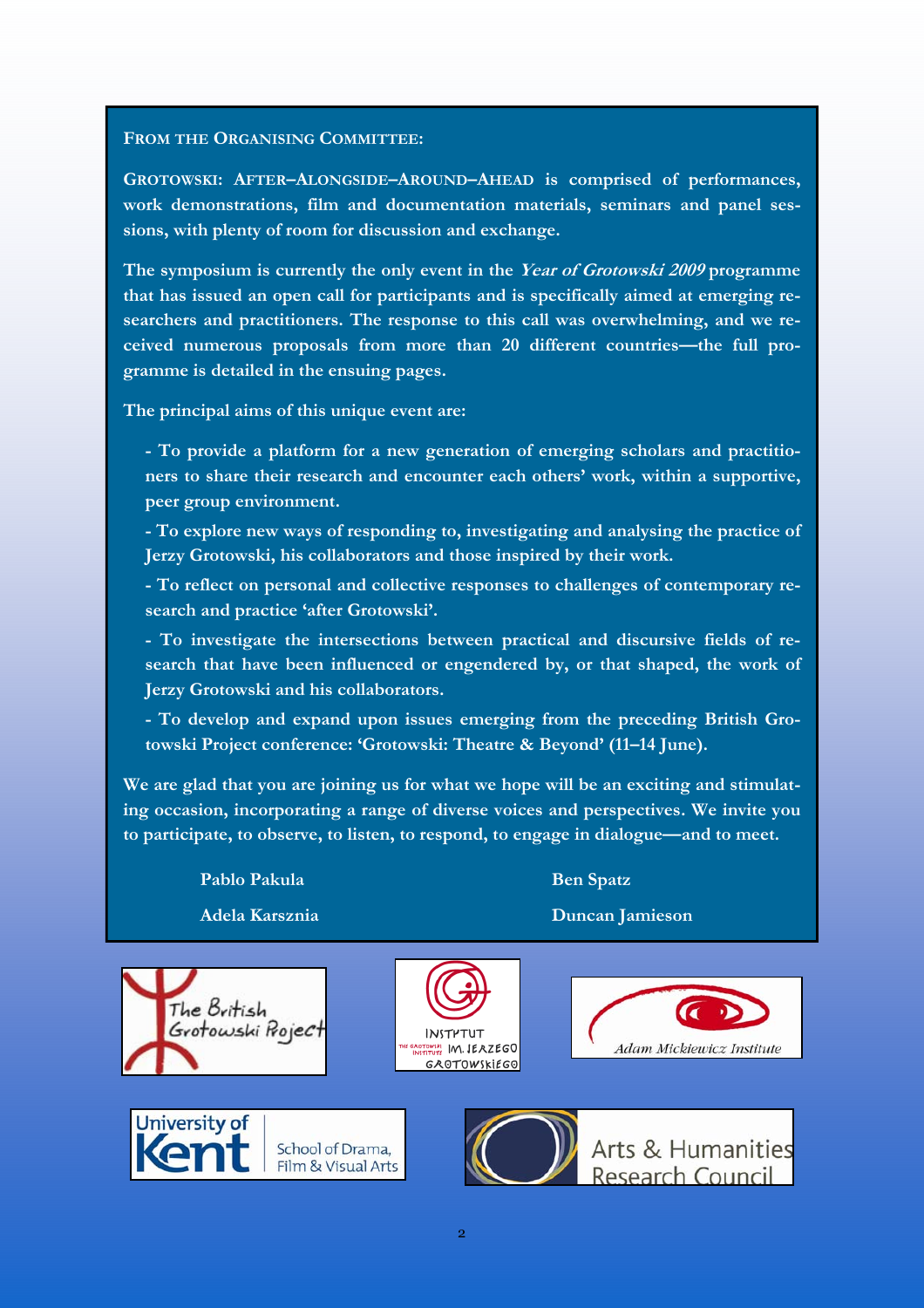## Symposium Sessions

Due to the range of proposed contributions and contributors' diverse areas of research and practice, symposium sessions have been organised into four types. These have been colour-coded in the programme for ease of reference:



Multimedia sessions are comprised of presentations that include extensive audio-visual materials, followed by a short time for questions.

PANEL SESSIONS

Panel sessions involve a series of short, 10-minute presentations on a related theme, followed by a moderated panel discussion, then questions.

#### SEMINAR SESSIONS

Seminar sessions involve longer presentations (usually 25—30 minutes in duration), followed by open discussion and questions.

#### WORK DEMONSTRATIONS

Work demonstration sessions are comprised of live showings of moments of practice—whether derived from training, rehearsals or performance. There will be no time formally allocated for questions, however, a number of presenters will also be participating in panel discussions throughout the symposium.

The majority of sessions during the symposium will take place in parallel. Presenters are listed in order of presentation within each session in the programme. Participants are invited to choose their own, individual paths through the event, combining various presentations according to their interests.

Please ensure that you check the exact locations of the sessions you wish to attend and that you arrive there in good time.

All symposium events will take place on the University of Kent campus, in a number of locations in and around the Grimond Building (located in square J on the accompanying PDF of the campus map, and also incorporating the Aphra Theatre). Participants and attendees will be advised of precise room locations on arrival and registration at the university, on Sunday 14 June.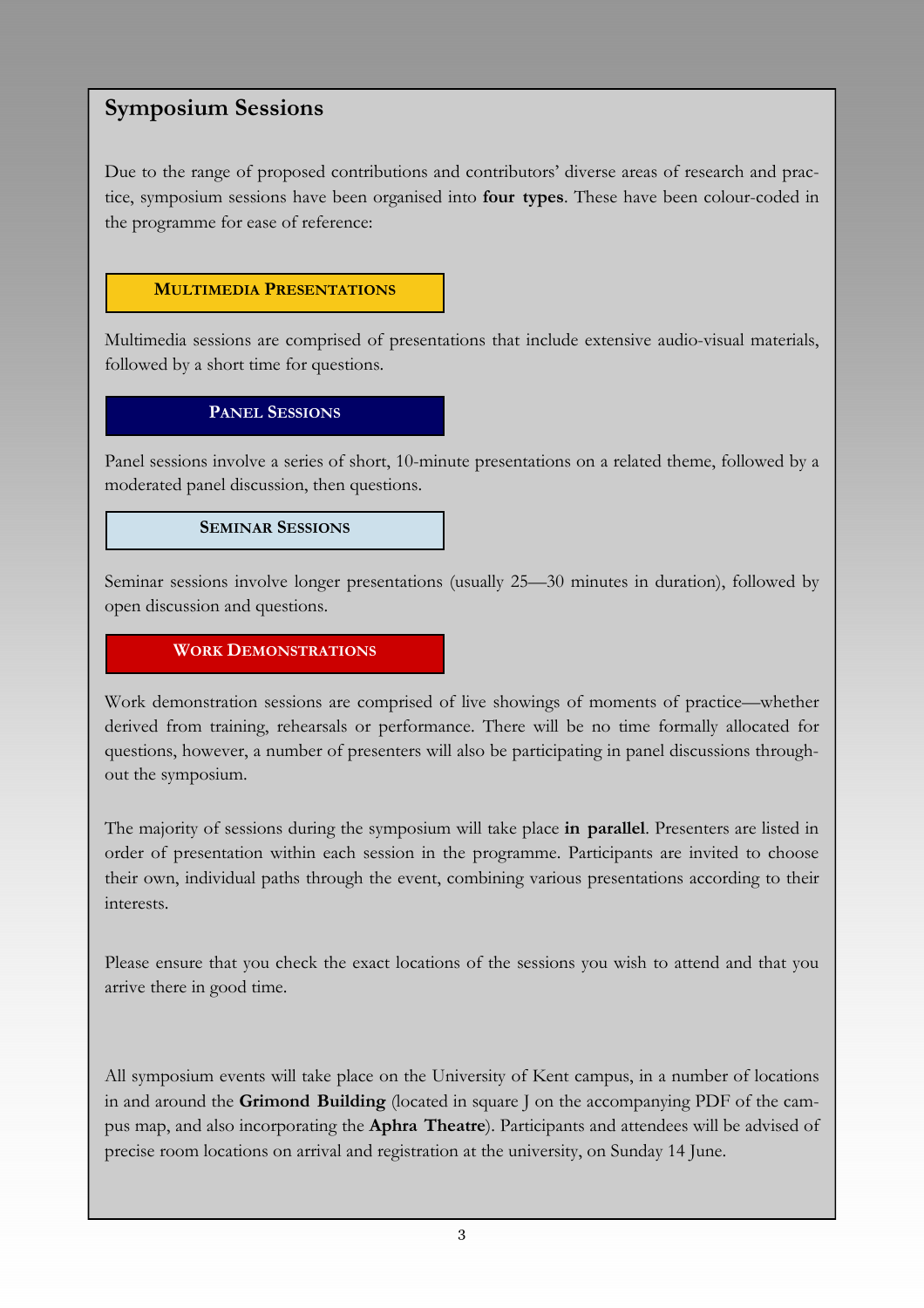# PROGRAMME

# SUNDAY 14<sup>TH</sup> JUNE

2:30-3:20PM, FOYER, GRIMOND BUILDING

#### **REGISTRATION**

3:30-3:45PM, LECTURE THEATRE 1, GRIMOND BUILDING

#### INTRODUCTIONS TO EVENT & TO INVITED RESPONDENTS

PROFESSOR PAUL ALLAIN, WITH ORGANISING COMMITTEE

3:45-5:40PM, LECTURE THEATRE 1

MULTIMEDIA PRESENTATIONS 1, INTRODUCED BY ADELA KARSZNIA & DUNCAN JAMIESON

\_\_\_\_\_\_\_\_\_\_\_\_\_\_\_\_\_\_\_\_\_\_\_\_\_\_\_\_\_\_\_\_\_\_\_\_\_\_\_\_\_\_\_\_\_\_\_\_\_\_\_\_\_\_\_\_\_\_\_\_\_\_\_\_\_\_\_\_\_\_\_\_\_\_\_\_

\_\_\_\_\_\_\_\_\_\_\_\_\_\_\_\_\_\_\_\_\_\_\_\_\_\_\_\_\_\_\_\_\_\_\_\_\_\_\_\_\_\_\_\_\_\_\_\_\_\_\_\_\_\_\_\_\_\_\_\_\_\_\_\_\_\_\_\_\_\_\_\_\_\_\_\_

• ELA ROJEK, THE MILLSTONE AROUND MY NECK: ANNA PLANETA, MONOLOG AND THE 'GROTOWSKI TRADITION'

\_\_\_\_\_\_\_\_\_\_\_\_\_\_\_\_\_\_\_\_\_\_\_\_\_\_\_\_\_\_\_\_\_\_\_\_\_\_\_\_\_\_\_\_\_\_\_\_\_\_\_\_\_\_\_\_\_\_\_\_\_\_\_\_\_\_\_\_\_\_\_\_\_\_\_\_

- BRYAN BROWN, ARTEL (AMERICAN RUSSIAN THEATRE ENSEMBLE LABORATORY)
- BEN SPATZ, URBAN RESEARCH THEATRE 2006-2009

5:50-7:00PM, PARALLEL SESSIONS:

| <b>WORK DEMONSTRATIONS 1, INTRODUCED BY</b><br><b>BEN SPATZ (APHRA THEATRE)</b> | <b>WORK DEMONSTRATIONS 2, INTRODUCED BY</b><br>PABLO PAKULA (SITE-SPECIFIC; MEET IN FRONT<br>OF GRIMOND BUILDING) |
|---------------------------------------------------------------------------------|-------------------------------------------------------------------------------------------------------------------|
| KAI IRINA HAHN, HOW TO BE A GOOD<br><b>THIEF</b>                                | <b>GÖZE SANER, THE TRUTH ABOUT THE</b><br><b>TYRANT</b>                                                           |
| <b>CRASA THEATRE, THEATRE FROM</b><br><b>AFRICAN INITIATION RITUAL</b>          |                                                                                                                   |
| <b>ELECTA BEHRENS, THE SOUND OF M/Y/</b><br>OUR NAME                            |                                                                                                                   |

7:00-8:00PM

DINNER BREAK

\_\_\_\_\_\_\_\_\_\_\_\_\_\_\_\_\_\_\_\_\_\_\_\_\_\_\_\_\_\_\_\_\_\_\_\_\_\_\_\_\_\_\_\_\_\_\_\_\_\_\_\_\_\_\_\_\_\_\_\_\_\_\_\_\_\_\_\_\_\_\_\_\_\_\_\_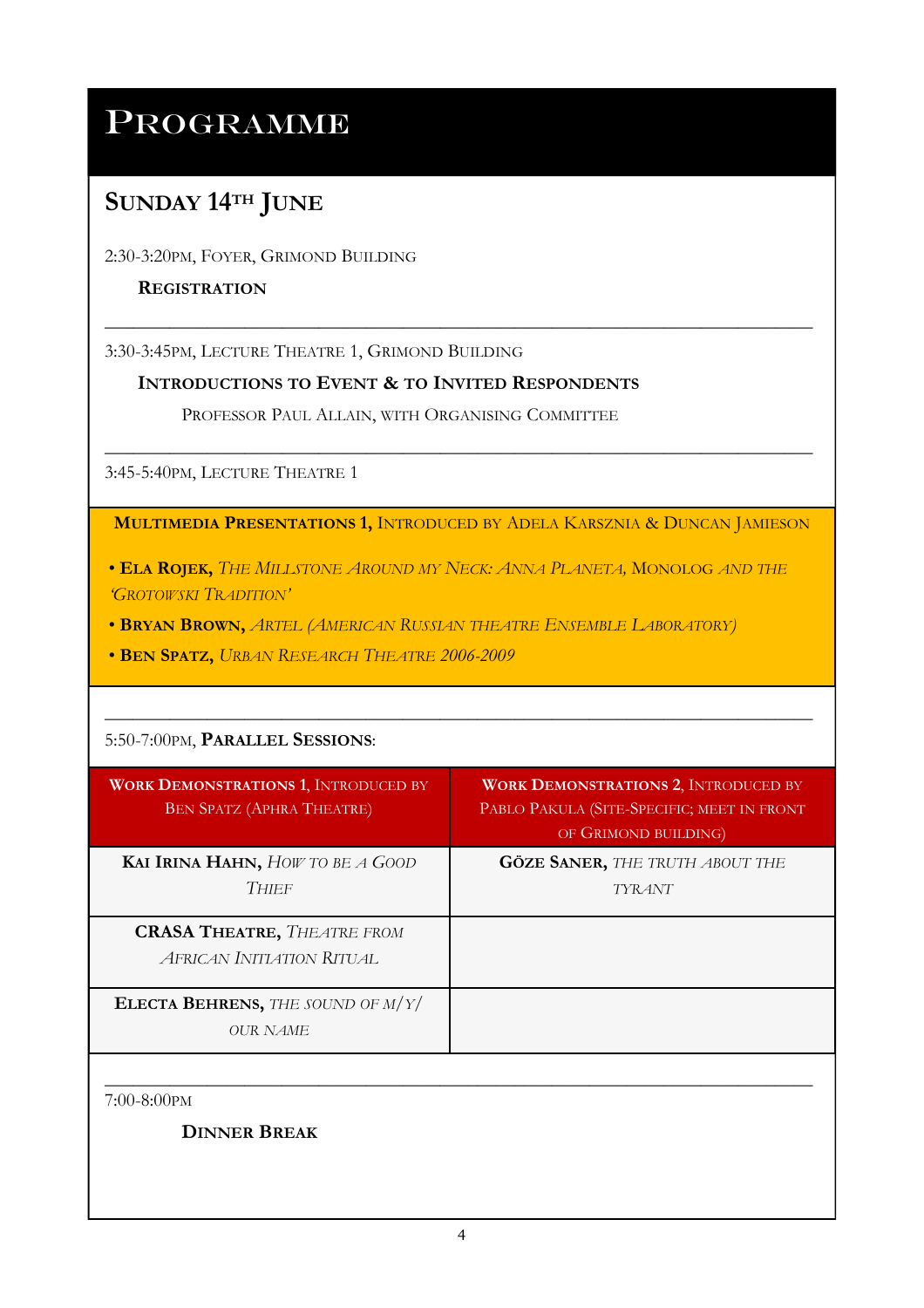# SUNDAY 14TH JUNE CTD.

### 8:00-9:30PM, PARALLEL SESSIONS:

| <b>MULTIMEDIA PRESENTA-</b><br><b>TIONS 2, INTRODUCED BY</b><br>PABLO PAKULA (LECTURE<br>THEATRE 1) | PANEL 1: INTERVENTIONS,<br>MODERATED BY ADELA KAR-<br>SZNIA / DUNCAN JAMIESON<br>(SEMINAR ROOM 1)                   | <b>SEMINAR 1: PARATHEATRI-</b><br>CAL PERSPECTIVES, CHAIRED<br>BY BEN SPATZ (LECTURE<br>THEATRE 2)            |
|-----------------------------------------------------------------------------------------------------|---------------------------------------------------------------------------------------------------------------------|---------------------------------------------------------------------------------------------------------------|
| TOM KINGDON, CREATING A<br><b>WORK ON CAMERA WITH</b><br>PHYSICAL ACTIONS                           | MIKE UNRAU/<br><b>BEN CHARLAND,</b><br>TRIFORMANCE: ACTION AS<br>PHYSICAL & SOCIAL<br><b>INQUIRY INTO AWARENESS</b> | <b>JESSICA BOCKLER, WORK ON</b><br>THE SELF: PARATHEATRE<br><b>AFTER GROTOWSKI</b>                            |
| RYAN ETZEL, TANKS:<br>PERFORMANCE OF CINEMA                                                         | <b>JOHN HAWKEN, THE SEARCH</b><br>FOR THE HOLY GRAIL                                                                | CAMPBELL EDINBOROUGH,<br><b>GROTOWSKI'S PARATHEATRE:</b><br>PRACTISING THE THEATRE OF<br><b>PARTICIPATION</b> |
|                                                                                                     | SUPRIYO SAMAJDAR, IN<br><b>SEARCH OF A NEW FORM:</b><br><b>OPEN THEATRE</b>                                         | PETER ROSE, VIGILANT<br>PRACTICE: PERFORMER/<br>PERFORMER TRAINING                                            |
|                                                                                                     | CARLA DI DONATO,<br>ORGANICITÉ / VERTICALITÉ:<br><b>WHY DID CIEŚLAK NOT PLAY</b><br><b>GURDJIEFF IN 1976?</b>       |                                                                                                               |
|                                                                                                     | <b>CREATIVE PERFORMANCE</b><br><b>LABORATORY, THE</b><br><b>BANQUET OF REVERSAL</b>                                 |                                                                                                               |
|                                                                                                     |                                                                                                                     |                                                                                                               |

9:30PM, GRIMOND BUILDING FOYER

CLOSE—DAY 1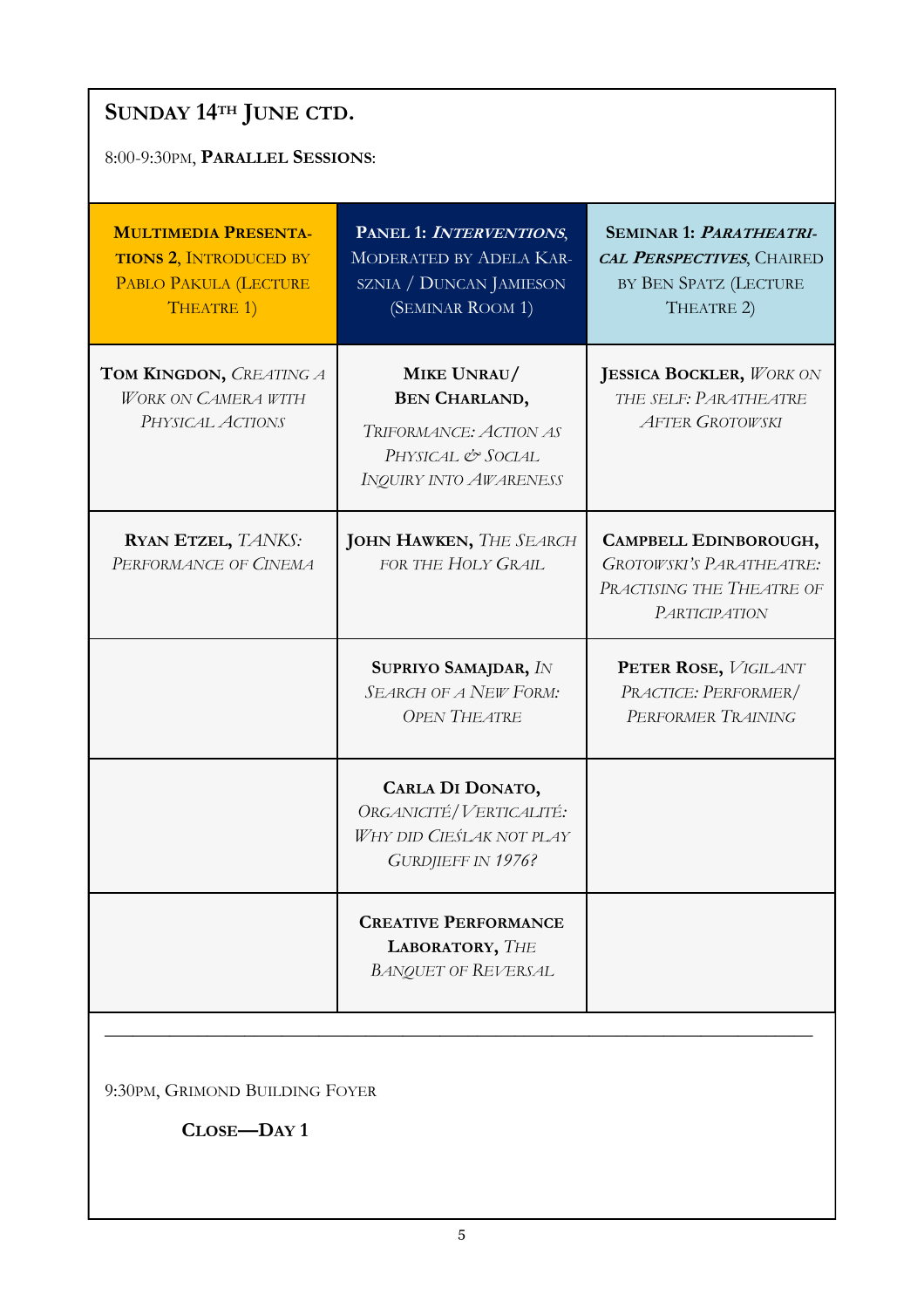# MONDAY 15TH JUNE

9:00-9:15AM, GRIMOND BUILDING FOYER

#### INTRODUCTION TO THE SECOND DAY: ALL

9:15-11AM, PARALLEL SESSIONS:

| <b>SEMINAR 2: GROTOWSKI IN THE</b><br><b>AMERICAS, CHAIRED BY BEN SPATZ</b><br>(LECTURE THEATRE 2) | <b>MULTIMEDIA PRESENTATIONS 3,</b><br><b>INTRODUCED BY ADELA KARSZNIA</b><br>(LECTURE THEATRE 1) | <b>PANEL 2: PEDAGOGICAL PERSPEC-</b><br><b>TIVES, MODERATED BY PABLO PA-</b><br>KULA (LECTURE THEATRE 3)     |
|----------------------------------------------------------------------------------------------------|--------------------------------------------------------------------------------------------------|--------------------------------------------------------------------------------------------------------------|
| <b>KERMIT DUNKELBERG, THE IOWA</b><br>THEATRE LAB                                                  | <b>KINDLE THEATRE, WITHOUT</b><br>$A$ POLOGY                                                     | RITA REIS, OVERCOMING PSYCHO-<br>SOCIAL BLOCKS—TEACHING GRO-<br>TOWSKI TO AMERICAN ACTING<br><b>STUDENTS</b> |
| <b>ELION MORRIS, SOURCES OF</b><br>RHYTHM: AN ANTHROPOCOSMIC<br>ENQUIRY                            | <b>TEATER ALBATROSS, ON THE</b><br>RYNEK IN WROCŁAW                                              | MAT WALTERS, MORE THAN A<br>LEAP IN THE DARK'                                                                |
| <b>ISABELLA LEWANDOWSKI, FROM</b><br>SOUNDINGS TO PERFORMANCE -<br><b>THE GREEK CYCLE</b>          | <b>INSTABILI VAGANTI, RAGS OF</b><br><b>MEMORY</b>                                               | DANIEL LARLHAM, THE POWER OF<br><b>OTHERNESS</b>                                                             |
|                                                                                                    |                                                                                                  | <b>ALICE TAYLOR, MILÓN MÉLA: A</b><br><b>CASE STUDY</b>                                                      |

\_\_\_\_\_\_\_\_\_\_\_\_\_\_\_\_\_\_\_\_\_\_\_\_\_\_\_\_\_\_\_\_\_\_\_\_\_\_\_\_\_\_\_\_\_\_\_\_\_\_\_\_\_\_\_\_\_\_\_\_\_\_\_\_\_\_\_\_\_\_\_\_\_\_\_\_\_\_\_\_\_\_\_

\_\_\_\_\_\_\_\_\_\_\_\_\_\_\_\_\_\_\_\_\_\_\_\_\_\_\_\_\_\_\_\_\_\_\_\_\_\_\_\_\_\_\_\_\_\_\_\_\_\_\_\_\_\_\_\_\_\_\_\_\_\_\_\_\_\_\_\_\_\_\_\_\_\_\_\_\_\_\_\_\_\_\_

| 11:15AM-12:30PM, PARALLEL SESSIONS: |
|-------------------------------------|
|-------------------------------------|

| <b>SEMINAR 3: TRACES &amp; RETRO-</b><br><b>SPECTIVES, CHAIRED BY</b><br><b>DUNCAN JAMIESON (LECTURE</b><br>THEATRE 1)                              | <b>WORK DEMONSTRATIONS 3,</b><br><b>INTRODUCED BY BEN SPATZ</b><br>(APHRA THEATRE) | PANEL 3: THEORISING PER-<br>FORMANCE, MODERATED BY<br>DR. FRANK CAMILLERI (LECTURE<br>THEATRE 3)                                                                                                                         |
|-----------------------------------------------------------------------------------------------------------------------------------------------------|------------------------------------------------------------------------------------|--------------------------------------------------------------------------------------------------------------------------------------------------------------------------------------------------------------------------|
| PABLO PAKULA, TRACING<br>FOOTSTEPS IN THE SAND:<br><b>GROTOWSKI'S INFLUENCE ON</b><br><b>BRITISH THEATRE</b>                                        | <b>MARIA GAITANIDI &amp; MAGDA</b><br>TUKA, FAIDRA-ROCK                            | JÚLIUS GAJDOŠ, FROM STAGING<br>TO INSTALLATION, FROM<br><b>ACTING TO PERFORMANCE</b>                                                                                                                                     |
| <b>ADELA KARSZNIA, THAD</b><br>NEITHER THE HEART TO STAY,<br>NOR THE COURAGE TO LEAVE':<br><b>GROTOWSKI'S DIFFICULT</b><br>'DEPARTURE' FROM THEATRE | DELYANA MANEVA & JOSEF<br>PODOLSKI, THE BOMBS WITHIN<br>MY HEAD                    | <b>BERIT NOWICKI, THE</b><br><b>RELATIONSHIP AS THE ENTITY-</b><br><b>SYNERGISTIC EXPERIENCE IN</b><br><b>GROTOWSKI'S WORK RELATED TO</b><br>SOCIAL PSYCHOLOGY THEORIES<br>OF OPTIMAL RELATIONSHIP<br><b>INTERACTION</b> |
|                                                                                                                                                     | <b>ITA O'BRIEN, APRIL'S FOOL</b>                                                   | PER JANSON, VERTICAL<br><b>ITINERARY</b>                                                                                                                                                                                 |
|                                                                                                                                                     |                                                                                    | <b>DOMINIKA BENNACER,</b><br><b>MEMORY EMBODIED</b>                                                                                                                                                                      |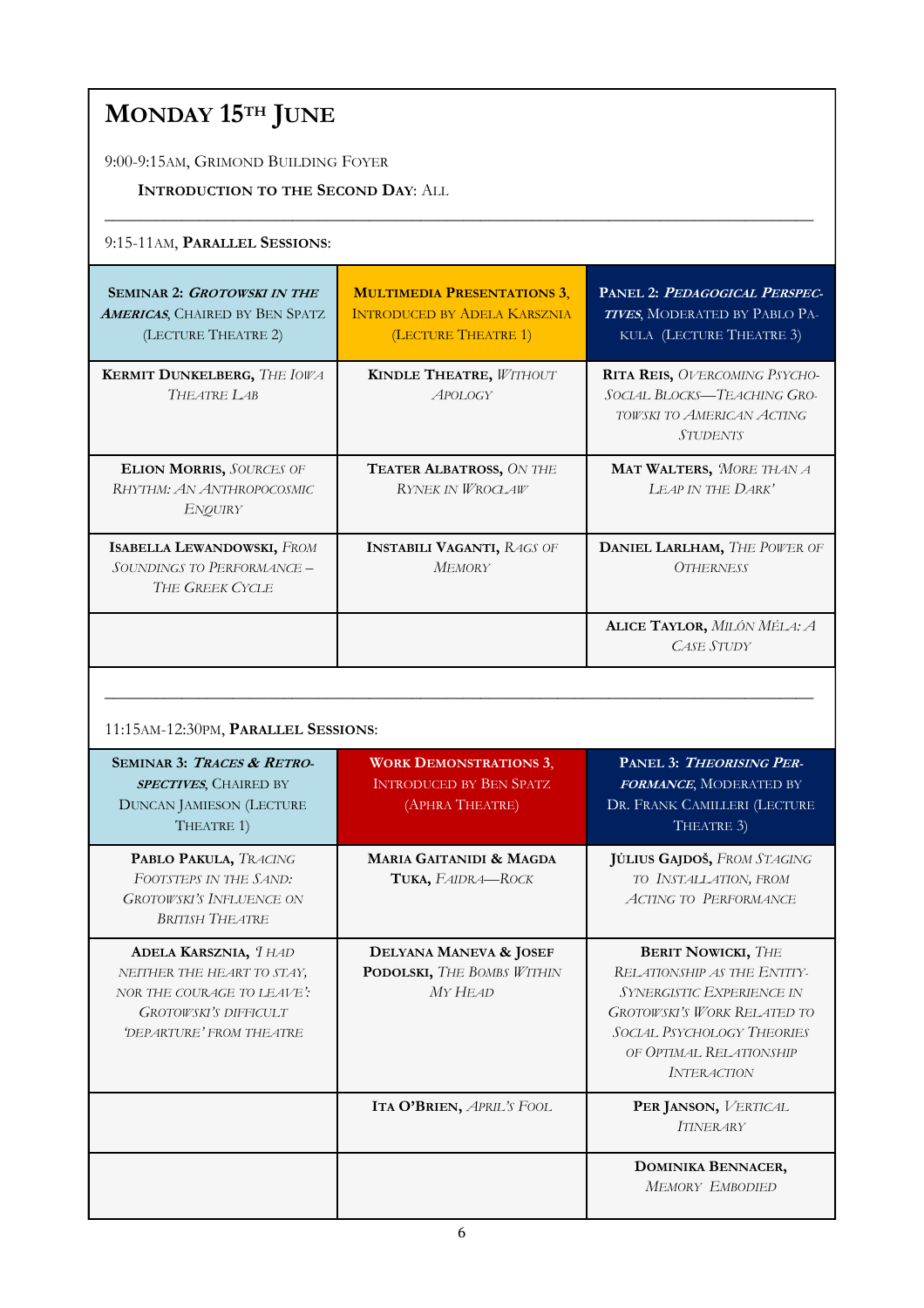# MONDAY 15TH JUNE CTD.

### 12:30-1:30PM, LUNCH BREAK

### 1:30-3:15PM, PARALLEL SESSIONS:

| <b>SEMINAR 4: COMPARATIVE</b><br>PERSPECTIVES: FILM,<br>DANCE & MUSIC, CHAIRED<br>BY BEN SPATZ (LECTURE<br>THEATRE 1) | <b>WORK DEMONSTRATIONS 4,</b><br><b>INTRODUCED BY PABLO</b><br>PAKULA (APHRA THEATRE) |                                                                                                                                  | SEMINAR 5: ETHICS &<br>MEETING, CHAIRED BY<br>ADELA KARSZNIA (LECTURE<br>THEATRE 2)                                           |
|-----------------------------------------------------------------------------------------------------------------------|---------------------------------------------------------------------------------------|----------------------------------------------------------------------------------------------------------------------------------|-------------------------------------------------------------------------------------------------------------------------------|
| MARIO FRENDO,<br><b>GROTOWSKI'S OPERATIC OPUS:</b><br>A DISCOURSE ON<br>GROTOWSKI'S MUSICALITY                        | <b>DIANE EDGECOMB, WHOLE</b><br>CLOTH-TOUCHES OF SOLO<br><b>WORK</b>                  |                                                                                                                                  | <b>JELENA KOVACEVIC,</b><br><b>ACTION-TOWARD THE</b><br><b>IMPOSSIBLE</b>                                                     |
| DANIEL BIRD, TWO POLISH<br>SHAMANS: JERZY GROTOWSKI<br>& ANDRZEJ ŻUŁAWSKI                                             | ZOË COBB, THE DOORS                                                                   |                                                                                                                                  | <b>BRIAN SCHULTIS, WITH HIS</b><br><b>OWN SOLITUDE</b>                                                                        |
| <b>SABINE SÖRGEL, BETWEEN</b><br>DANCE & THEATRE: JERZY<br>GROTOWSKI & MODERN<br><b>DANCE</b>                         | <b>CREATIVE PERFORMANCE</b><br>LABORATORY, LA CARTE<br><b>NOIR</b>                    |                                                                                                                                  | <b>DUNCAN JAMIESON, WHERE</b><br>MYSTICISM & ATHEISM SHAKE<br>HANDS': ETHICS OF IMPOVER-<br>ISHMENT IN WORK WITH THE<br>ACTOR |
| 3:30-5:15PM, PARALLEL SESSIONS:<br>PANEL 4: CHALLENGES OF CONTEMPORARY<br>SEMINAR 6: THE POLISH CONTEXT, CHAIRED      |                                                                                       |                                                                                                                                  |                                                                                                                               |
| <b>PRACTICE, MODERATED BY BEN SPATZ</b><br>(LECTURE THEATRE 1)                                                        |                                                                                       |                                                                                                                                  | BY ADELA KARSZNIA (LECTURE THEATRE 2)                                                                                         |
| NICOLE BUGEJA, GROTOWSKI'S LEGACY OF<br><b>RESEARCH': AN OBSERVATION ON SURVIVAL</b><br><b>STRATEGIES</b>             |                                                                                       | <b>MAREK RUCZKO, THE TRAVELLING VIOLIN'S</b><br>COLLECTIVE BODY PROJECT: WAYS OF<br><b>WORKING WITH POLISH TRADITIONAL MUSIC</b> |                                                                                                                               |
| NICOLA PIANZOLA (INSTABILI VAGANTI)                                                                                   |                                                                                       | KRZYSZTOF TRZNADEL, THEATRE: COGNITION,<br>MEETING, TRANSFORMATION                                                               |                                                                                                                               |
| <b>BRYAN BROWN (ARTEL)</b>                                                                                            |                                                                                       | MAŁGORZATA JABŁOŃSKA, COMMITMENT &<br>AWARENESS: THE AFTERMATH OF GROTOWSKI'S<br><b>WORK IN POLISH THEATRE</b>                   |                                                                                                                               |
| <b>JESSICA MACKINNON &amp; EMILY AYRES</b><br>(KINDLE THEATRE)                                                        |                                                                                       |                                                                                                                                  | TEEMU PAAVOLAINEN, GROTOWSKI & KANTOR<br>RECONSIDERED: COGNITIVE ECOLOGIES OF<br>POOR THEATRE'                                |

\_\_\_\_\_\_\_\_\_\_\_\_\_\_\_\_\_\_\_\_\_\_\_\_\_\_\_\_\_\_\_\_\_\_\_\_\_\_\_\_\_\_\_\_\_\_\_\_\_\_\_\_\_\_\_\_\_\_\_\_\_\_\_\_\_\_\_\_\_\_\_\_\_\_\_\_\_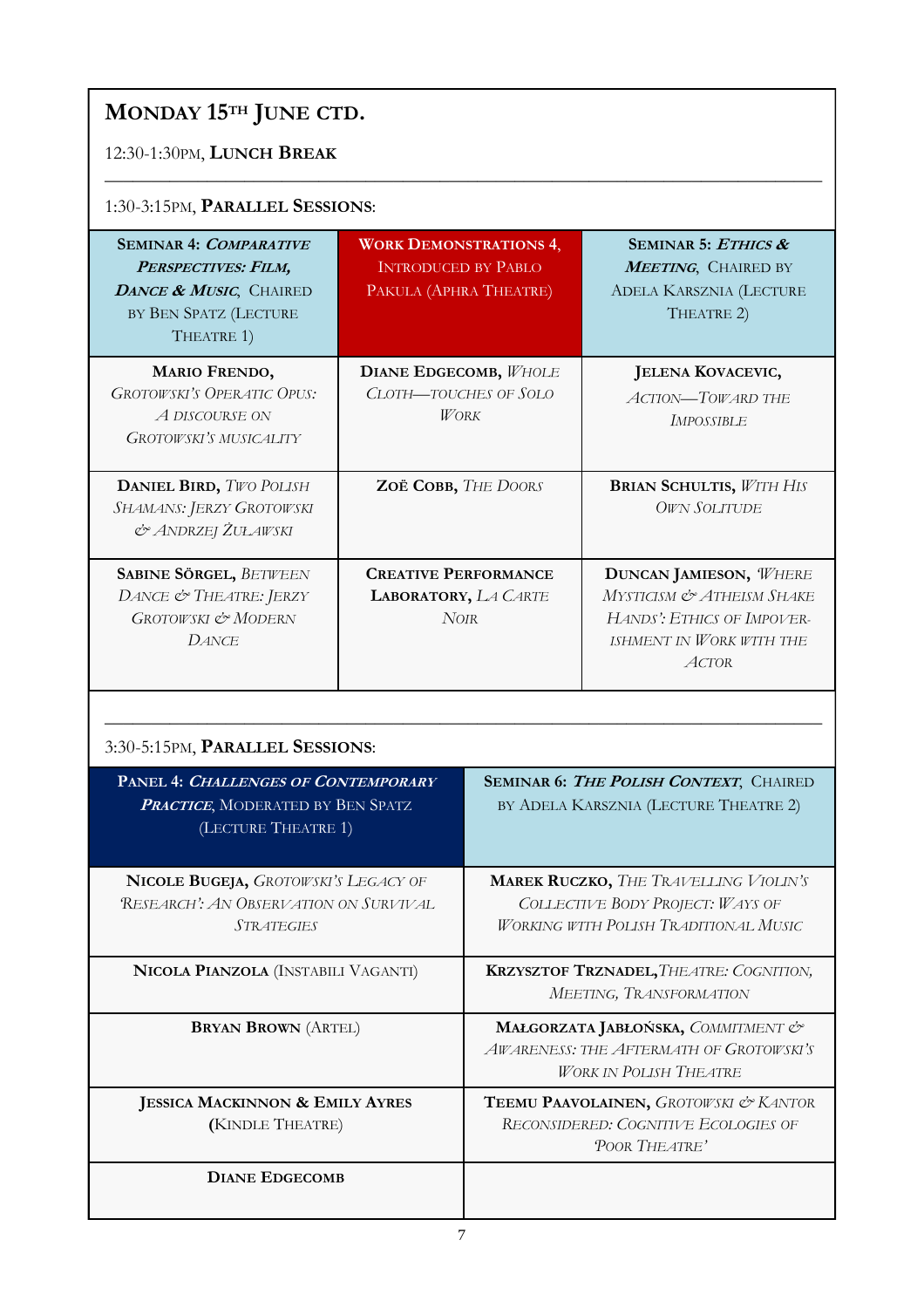# MONDAY 15TH JUNE CTD.

5:30-6:30PM

DINNER BREAK

6:30-8:15PM:

WORK DEMONSTRATIONS 6, INTRODUCED BY BEN SPATZ (APHRA THEATRE)

 $\overline{\phantom{a}}$  , and the contract of the contract of the contract of the contract of the contract of the contract of the contract of the contract of the contract of the contract of the contract of the contract of the contrac

\_\_\_\_\_\_\_\_\_\_\_\_\_\_\_\_\_\_\_\_\_\_\_\_\_\_\_\_\_\_\_\_\_\_\_\_\_\_\_\_\_\_\_\_\_\_\_\_\_\_\_\_\_\_\_\_\_\_

\_\_\_\_\_\_\_\_\_\_\_\_\_\_\_\_\_\_\_\_\_\_\_\_\_\_\_\_\_\_\_\_\_\_\_\_\_\_\_\_\_\_\_\_\_\_\_\_\_\_\_\_\_\_\_\_\_\_\_\_\_\_\_\_\_\_\_\_\_\_\_\_\_\_\_\_

- RAUL IAIZA, STUDIES ON DIFFERENT KINDS OF 'CLASSICAL' TRAINING
- DOMENICO CASTALDO, EXTRACT FROM KATHARSIS

8:30PM, APHRA THEATRE

### CONCLUDING REMARKS

BY GUEST RESPONDENTS JAIRO CUESTA, IAN MORGAN & JAMES SLOWIAK

INTRODUCED BY DUNCAN JAMIESON

APHRA THEATRE

CLOSE: PABLO PAKULA, WITH ALL CONVENORS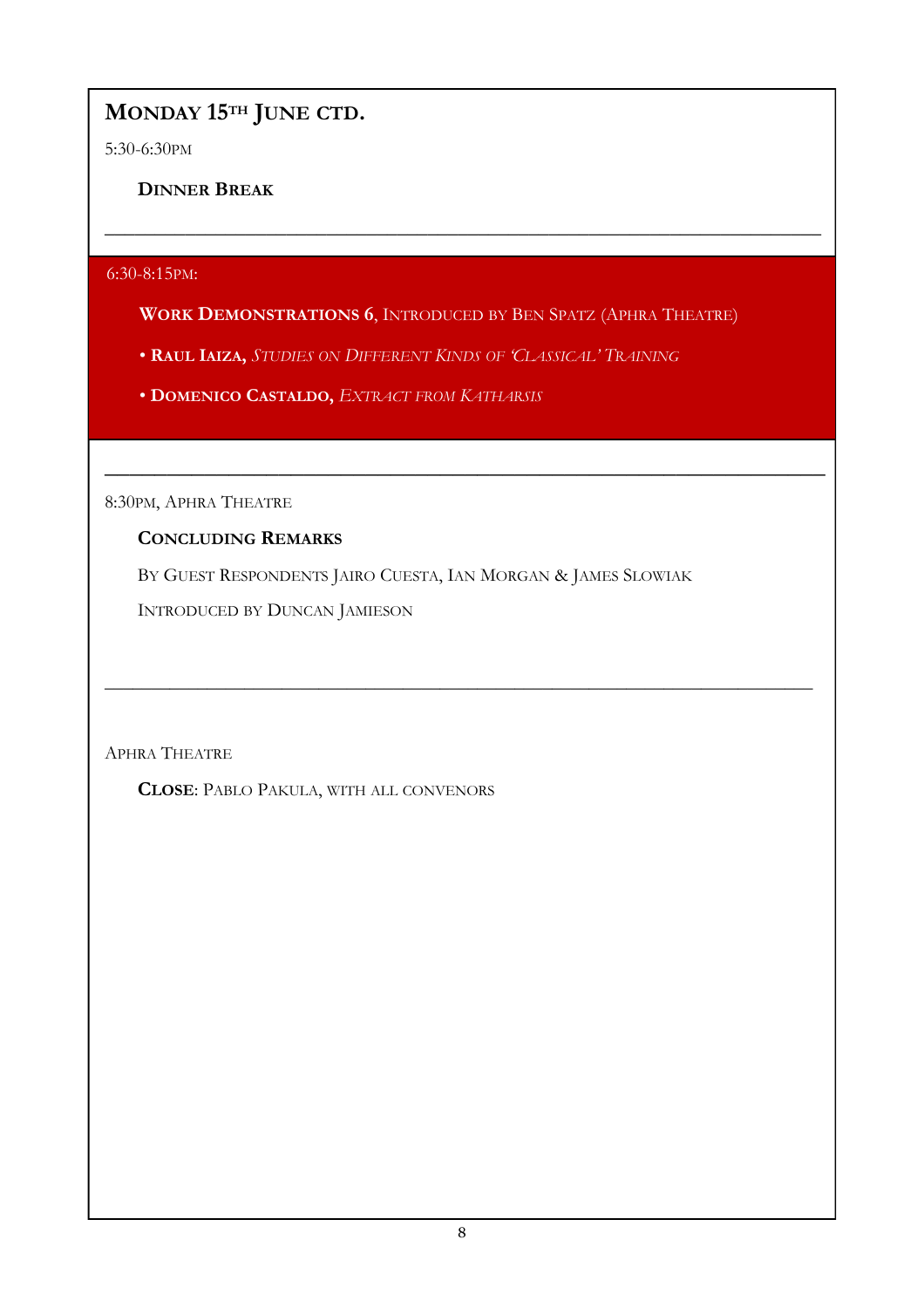# GUEST RESPONDENTS

We are delighted to welcome to Canterbury three distinguished practitioners, theatre researchers and former collaborators of Jerzy Grotowski, who have very kindly agreed to be present at the symposium GROTOWSKI: AFTER-ALONGSIDE-AROUND-AHEAD and to respond during the final discussion session to the work presented during the event. They are Jairo Cuesta, Ian Morgan, and James Slowiak.

\_\_\_\_\_\_\_\_\_\_\_\_\_\_\_\_\_\_\_\_\_\_\_\_\_\_\_\_\_\_\_\_\_\_\_\_\_\_\_\_\_\_\_\_\_\_\_\_\_\_\_\_\_\_\_\_\_\_\_\_\_\_\_\_\_\_\_\_\_\_\_\_\_\_\_\_

JAIRO CUESTA is a Colombian actor, director and Co-Artistic Director of New World Performance Lab. He collaborated with Jerzy Grotowski in Theatre of Sources and the Objective Drama Program from 1976 to 1986, working in Poland, France, Italy, Mexico, Haiti, and the USA. He participated in preliminary workshops for The Mahabarata in Paris, under the direction of Peter Brook. Mr. Cuesta has been a guest artist at many universities and has conducted numerous workshops in Performance Ecology and actor training techniques around the world. He has performed with Teatro Libre in Bogota, Colombia and, for NWPL, Mr. Cuesta directed The Dybbuk and performed in many productions including *Woyzeck* and Frankenstein. He is co-author (with James Slowiak) of Jerzy Grotowski (Routledge, 2007).

IAN MORGAN: Born in Wales, Ian has been a member of Song of the Goat Theatre in Wrocław, Poland, since 2004; performing in the award-winning productions: Chronicles: A Lamentation, Lacrimosa and Macbeth. He worked at the Workcenter of Jerzy Grotowski and Thomas Richards from 1992 to 1995 and has performed widely in the UK and abroad with Mkultra Performance Collective; Centre for Performance Research; Zecora Ura Theatre; Meredith Monk; Guillermo Gómez – Peña and Teatro Pirequa at the Théâtre du Soleil. He teaches and directs at theatre training institutions such as Rose Bruford College, East 15 and Brunel University, as well as facilitating independent workshops. Ian has a Masters degree (PaR) from the University of Kent, Canterbury.

\_\_\_\_\_\_\_\_\_\_\_\_\_\_\_\_\_\_\_\_\_\_\_\_\_\_\_\_\_\_\_\_\_\_\_\_\_\_\_\_\_\_\_\_\_\_\_\_\_\_\_\_\_\_\_\_\_\_\_\_\_\_\_\_\_\_\_\_\_\_\_\_\_\_\_\_

JAMES SLOWIAK is Co-Artistic Director of New World Performance Lab and Professor of Theatre at The University of Akron in Ohio. From 1983 to 1989, Mr. Slowiak served as Assistant to Jerzy Grotowski in all facets of the Focused Research Program in Objective Drama at the University of California-Irvine and at the Workcenter of Jerzy Grotowski in Pontedera, Italy. He received his MFA in Directing from the University of California-Irvine and a BA in Anthropology, French, and Dramatic Arts from Macalester College. His work has been featured at numerous international festivals and venues and he has conducted performer training workshops in Europe, Asia, and the Americas. He is co-author (with Jairo Cuesta) of Jerzy Grotowski (Routledge, 2007).

\_\_\_\_\_\_\_\_\_\_\_\_\_\_\_\_\_\_\_\_\_\_\_\_\_\_\_\_\_\_\_\_\_\_\_\_\_\_\_\_\_\_\_\_\_\_\_\_\_\_\_\_\_\_\_\_\_\_\_\_\_\_\_\_\_\_\_\_\_\_\_\_\_\_\_\_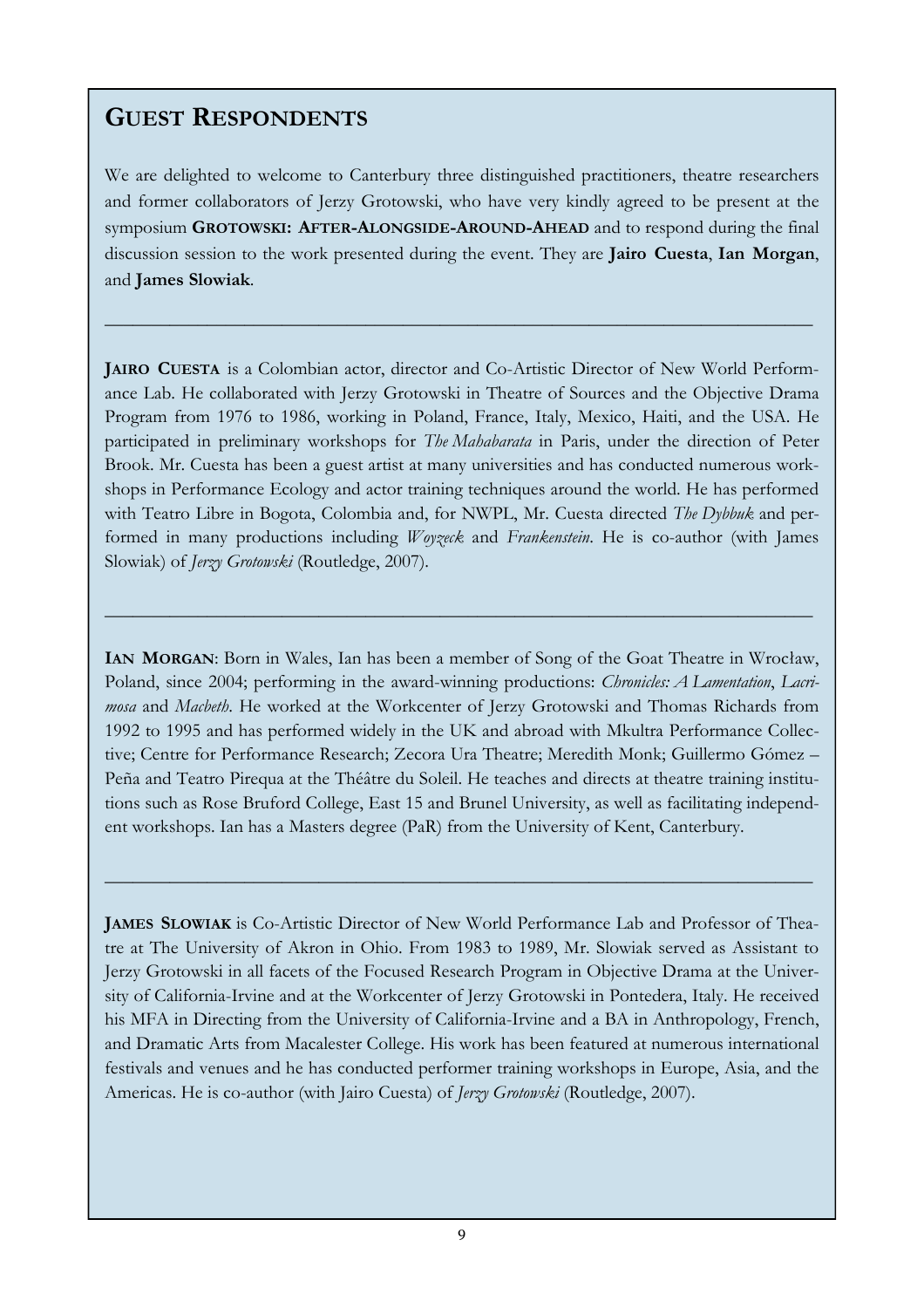## INFORMATION ON PRESENTATIONS & PARTICIPANTS

#### MULTIMEDIA PRESENTATIONS 1

THE MILLSTONE AROUND MY NECK: ANNA PLANETA, MONOLOG AND THE 'GROTOWSKI TRADITION': Monolog, a twenty-minute electro-acoustic mimo-drama, was received in a wide variety of contexts - 'sound sculpture', 'women's drama', 'butoh dance' etc. However, in Poland it was received firmly within the 'Grotowski tradition'. Has the magnitude of Grotowski's reputation become a burden? Are Polish critics in danger of suffering from critical 'tunnel-vision'?

ELŻBIETA ROJEK: Dancer and singer. Studied Ukrainian philology, sung for Orkiestra Mikołaja, performed in Gardzienice, co-founded Chorea. Teaches at Teremiski University, performs under the name of Anna Planeta.

ARTEL (AMERICAN RUSSIAN THEATER ENSEMBLE LABORATORY): Inspired by the ethical and creative traditions of the Russian and Polish laboratory studios, Artel was created in the heart of Hollywood to engage rationally and intuitively with that legacy and its pathway through the field of American theater. This presentation traces the movements and rationale informing Artel's development.

BRYAN BROWN: co-creator of Artel and [via]Corpora Performance Research and Development House. Currently, he is defining and documenting theater-laboratories for Postgraduate Research at the University of Leeds, UK.

URBAN RESEARCH THEATER 2006-2009: Urban Research Theater's work over the past three years has been largely private and close to invisible in nature. Nevertheless, we recently completed a season of informal showings and are currently making plans for a more explicitly theatrical project in 2010. This presentation will attempt to give a sense of our investigations into the intersections of song, movement, and acting techniques.

\_\_\_\_\_\_\_\_\_\_\_\_\_\_\_\_\_\_\_\_\_\_\_\_\_\_\_\_\_\_\_\_\_\_\_\_\_\_\_\_\_\_\_\_\_\_\_\_\_\_\_\_\_\_\_\_\_\_\_\_\_\_\_\_\_\_\_\_\_\_\_\_\_\_\_\_\_\_\_\_\_\_\_

BEN SPATZ: See 'Committee Biographies', p. 19.

#### MULTIMEDIA PRESENTATIONS 2

CREATING A WORK ON CAMERA WITH PHYSICAL ACTIONS: How can one create a Grotowski-inspired work on camera, especially in light of Grotowski's own ambivalence to the medium? This presentation traces the steps that led to the shooting of the Beowulf project in 2006 and discusses some of the scenes from that work.

TOM KINGDON: VMA Department, Emerson College, USA, Total Directing (Silman-James, 2004) Producer/ director. Beowulf (2007), Interfaces (2009). Has directed many theatre and television productions for BBC (Theatre Night, EastEnders), ITV, etc.

TANKS: PERFORMANCE OF CINEMA: What specific challenges arise when the work on performance craft is structured primarily for the impact on the people performing, and secondarily for the audience of a film? How can we address these challenges? Do living songs and texts of tradition resonate through the cinematic way of looking? RYAN FRANCIS ETZEL: is a director of performance and cinema. He worked on the team of Action in Pontedera for

six months in 2001. He lives in Val Verde, California. \_\_\_\_\_\_\_\_\_\_\_\_\_\_\_\_\_\_\_\_\_\_\_\_\_\_\_\_\_\_\_\_\_\_\_\_\_\_\_\_\_\_\_\_\_\_\_\_\_\_\_\_\_\_\_\_\_\_\_\_\_\_\_\_\_\_\_\_\_\_\_\_\_\_\_\_\_\_\_\_\_\_\_

#### MULTIMEDIA PRESENTATIONS 3

TEATER ALBATROSS STARTED ON THE RYNEK IN WROCŁAW: Robert Jakobsson, leader of Teater Albatross, will discuss his and Albatross' work. He will talk, sing and show small parts of various films from Albatross' activities. ROBERT JAKOBSSON: saw Apocalypsis cum figuris in 1970, became involved with theatre in 1976, and has worked a lot around the East-European Jewish world. Since 2000 he has been occupying himself with Africa.

RAGS OF MEMORY – INTERNATIONAL PROJECT: Rags of memory is an international project of theatre research which explores the new possibilities of the performer and theatrical communication through interaction with visual arts and new media, ritual dances and songs belonging to different holy and profane cultural traditions. The main aim is to investigate and to update the anthropological memory of humanity.

INSTABILI VAGANTI is a theatre research company founded in 2004 in Italy by Anna Dora Dorno and Nicola Pianzola, which has toured its performances, workshops and international projects all around the world.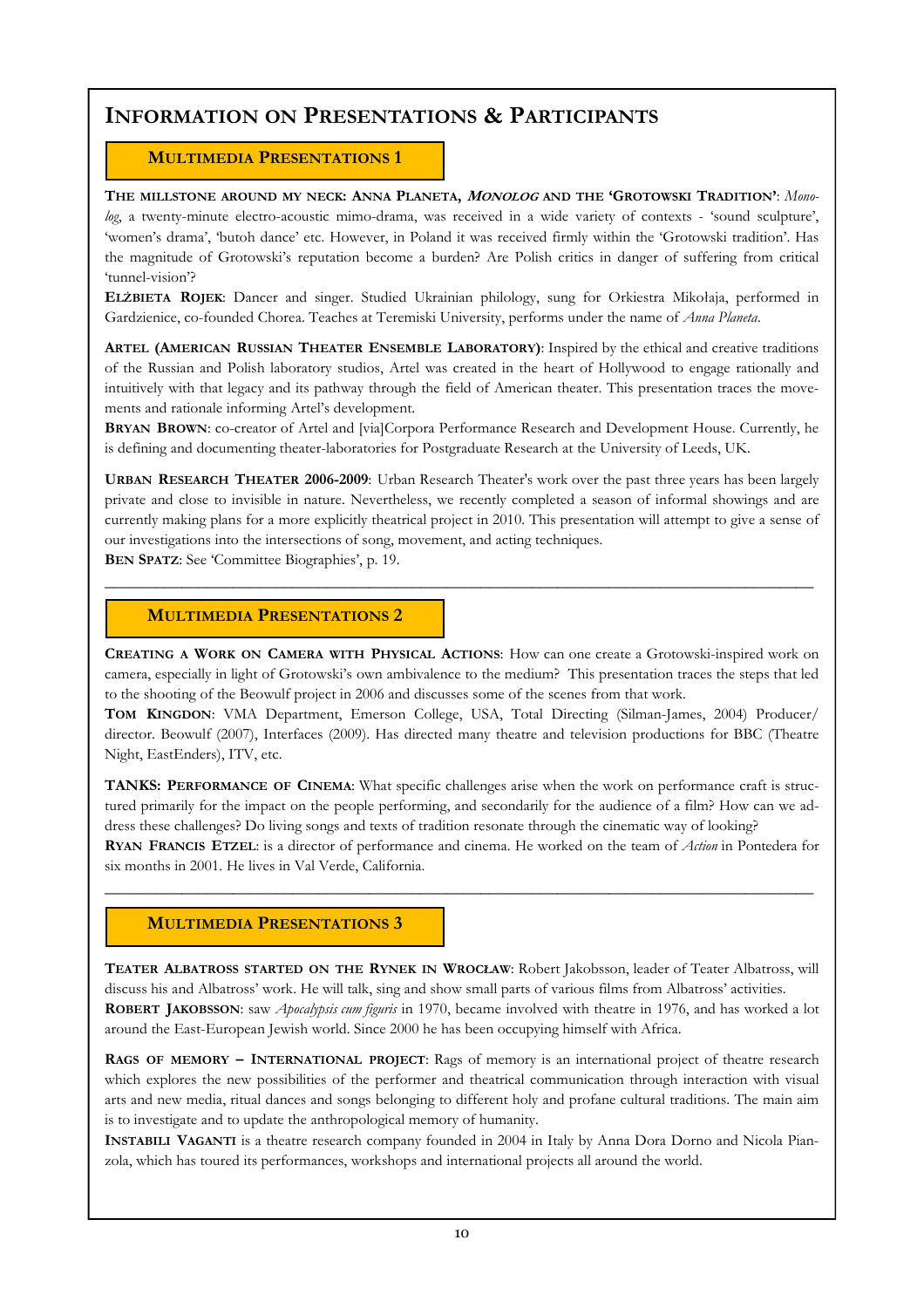#### MULTIMEDIA PRESENTATIONS 3, CTD.

WITHOUT APOLOGY: We are indebted to Grotowski, although we never met him, for demonstrating the importance of commitment to practice; for us there is a constant struggle between the work, and the world... rent, food, relationships. Grotowski has shown us the potential for truly communal theatre and the intimate relationship we create with each audience is our signature… tasking them in site-responsive, carefully-researched pieces. We appropriate and manipulate to make our own, and we do so without apology.

KINDLE THEATRE: Kindle is four years old and comprised of four women. Our theatre is devised and multidisciplinary. We have worked in caves, churches, derelict factories, a planetarium and a number of theatres; www.kindletheatre.co.uk.

\_\_\_\_\_\_\_\_\_\_\_\_\_\_\_\_\_\_\_\_\_\_\_\_\_\_\_\_\_\_\_\_\_\_\_\_\_\_\_\_\_\_\_\_\_\_\_\_\_\_\_\_\_\_\_\_\_\_\_\_\_\_\_\_\_\_\_\_\_\_\_\_\_\_\_\_\_\_\_\_\_\_\_

#### PANEL 1: <sup>I</sup>NTERVENTIONS

TRIFORMANCE: ACTION AS PHYSICAL AND SOCIAL INQUIRY INTO AWARENESS: Does a Grotowski inspired approach to physical actions in performance inform social awareness? Through what might be called *triformance*, or the relationship dynamic between performer, performance and audience as a metaphor for the relationship between individual, action and society (proprioception towards socioception), the 'what' and 'where' of action is examined as physical and social awareness.

MIKE UNRAU: performs, teaches and is Co-Artistic Director in Calgary, Canada. He has trained in Denmark, Poland, India and has an MFA focusing in physical actions and social implications.

BEN CHARLAND: is a Canadian theatre artist with credits in over 50 productions as writer, performer, director, producer and consultant. He is completing an MA in Writing for Performance at Goldsmiths, University of London.

IN SEARCH OF THE HOLY GRAIL: An experiment spread over 30 years inspired by Grotowski's paratheatre to develop a structured journey outdoors to create unrehearsed deep meetings based on the Grail archetypes, firstly in a theatrical context with actors meeting spectator/participants, later between participants in a therapy then tantric/ shamanic setting.

JOHN HAWKEN: Stage theorique, Theatre Laboratory 1994. Abandoned theatre directing for drama therapy/ education and energy work. Teaches tantric and shamanic rituals as a form after the spirit of Grotowski.

IN SEARCH OF A NEW FORM—OPEN THEATRE: Theatre is not only to create a solution for social ills, but more importantly allows us to understand that it is primarily means to cure personal ills. Live audience, live people, save illusion. Open Theatre realism begins face-to-face, in actor–spectator communication. This paper imagines a form where there is no actor or audience, everybody is a human being who, through theatre, builds up a new relationship where trust resides...

SUPRIYO SAMAJDAR: Theatre director of Bibhaban science 1996. From 2002 Samajdar has run his research project 'Journey with Open Theatre'. He is currently working on a project called Approach to Silence, inspired by the works of Antonin Artaud and Jerzy Grotowski.

ORGANICITÉ/VERTICALITÉ: WHY DID CIEŚLAK NOT PLAY GURDJIEFF IN 1976?: '25 March–3 April 1976: Brook invites Ryszard Cieślak to Paris for screen tests for the role of Gurdjieff in his film Meetings with Remarkable Men...' 30 years after, Brook tells me 'for the first time' why Cieślak did not end up as the final choice. This reconstructed perspective discloses several possible lines of inquiry, both theoretical and historical.

CARLA DI DONATO: PhD in Theatre and Performing Arts, La Sorbonne – Paris III and Roma Tre Universities (cotutelle). Post-doc at the Theatre Department, Roma Tre University, theatre researcher (XX century theatre) and journalist.

THE BANQUET OF REVERSAL: Transformation is predictable, but the timing is unexpected. Are we estranged or culturally syntonic? Knowledge is elusively just over there, too close one moment, then too far the next; can our body find the courage to remember? How does a phenomenological event impact and expand a multi-semantic dialogue between past, present and future.

CREATIVE PERFORMANCE LABORATORY: conceived by Giulia James at Central School of Speech and Drama, realized at the Centre for Performance Research in Wales: searching through the semantic archaeology for transformation.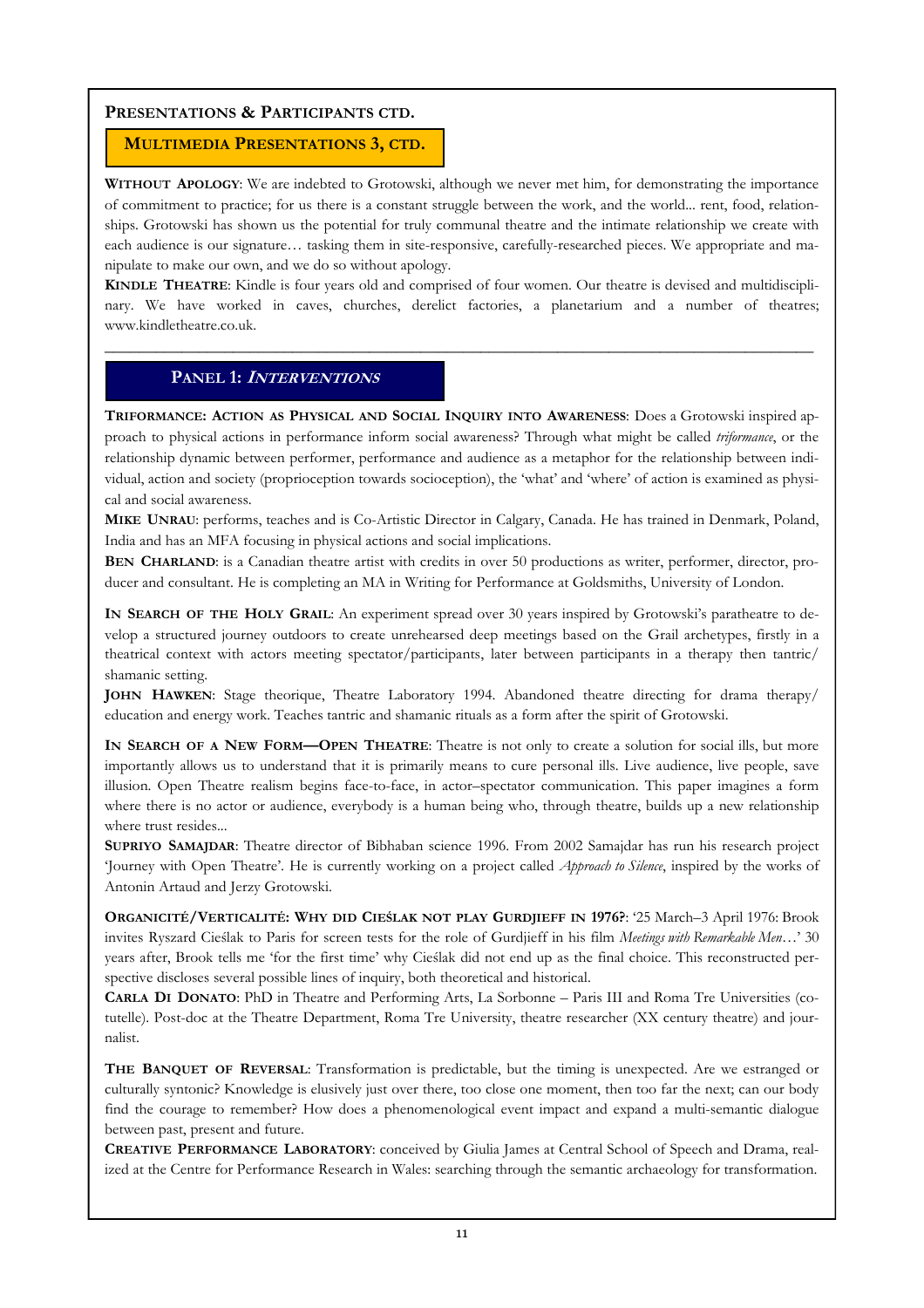#### PANEL 2: PEDAGOGICAL PERSPECTIVES

OVERCOMING PSYCHO-SOCIAL BLOCKS—TEACHING GROTOWSKI TO AMERICAN ACTING STUDENTS: I present a European perspective on teaching a Grotowski-inspired movement class to young American acting students. To overcome self-consciousness issues and the particular–and seemingly increasing–challenges of removing the social mask in the contemporary United States, I have made adjustments in the vocabulary, duration, and choice of exercises. RITA REIS: is a Portuguese actress pursuing an MFA in Theatre in the Conservatory of Performing Arts at Point Park University (Pittsburgh, USA). She was introduced to Grotowskian approaches in the Conservatory of Liège (Belgium).

LEADING FROM WITHIN—AN ALTERNATE PARADIGM FOR THE TEACHER/STUDENT RELATION: This presentation will explore the challenges raised and opportunities afforded by breaking with the traditional separation between teacher-observer and student-doer characteristic of acting pedagogy in American institutions of higher education. How does the dynamic of leadership-from-within so characteristic of Grotowski-based psycho-physical practice clash productively and dangerously with the prevailing assumptions and strictures of such educational cultures?

DANIEL LARLHAM: is a Lecturer at Yale University's Theater Studies Program. He holds an MFA from New York University's Graduate Acting Program and recently engaged in two months of intensive training at the Workcenter of Jerzy Grotowski and Thomas Richards.

'MORE THAN A LEAP IN THE DARK' - WHAT CAN WE DO TO INSPIRE THE NEXT GENERATION OF GROTOWSKI SCHOLARS AND PRACTITIONERS, AND WHAT CAN WE EXPECT OF OUR SPECTATORS?: How can we adequately describe the style of acting encouraged by Grotowski in a way that drama students can recognise and be inspired by? Can such a highly stylised and experimental form of performance be recognised as 'truth' by spectators? Will the very nature of the performance alienate those spectators whose deep and profound relationship with the work is central to its success?

MAT WALTERS: is Head of Drama and Theatre Studies at Hereford Sixth Form College where he has taught Grotowski as a practitioner for many years, and has led the creation of many Poor Theatre inspired practical projects and performances. He is a senior A Level examiner and has sought to promote Grotowski's training and performance ideas through examined and production work.

MILÓN MÉLA – TRANSFORMATIONS: In February I returned from West Bengal, India having taken part in the twomonth training programme with the Indian Theatre company Milón Méla. The course is under the direction of Abani Biswas, a former associate of Grotowski during the research on Theatre of Sources. The course is wholly practical and involves daily practice of the exercise Motions from the initial Theatre of Sources research alongside intense physical training with traditional Indian forms of performing arts. The work is residential and presumes total immersion in Indian culture away from the familiarity and relationships of home.

ALICE TAYLOR: I am a secondary school drama teacher. In my presentation I will explore two questions: How has my experience with Milon Mela informed my understanding of the work of Grotowski? What principles will I take away to use in my own teaching practice?

\_\_\_\_\_\_\_\_\_\_\_\_\_\_\_\_\_\_\_\_\_\_\_\_\_\_\_\_\_\_\_\_\_\_\_\_\_\_\_\_\_\_\_\_\_\_\_\_\_\_\_\_\_\_\_\_\_\_\_\_\_\_\_\_\_\_\_\_\_\_\_\_\_\_\_\_\_\_\_\_\_\_\_\_\_\_\_\_\_\_\_

#### PANEL 3: THEORISING PERFORMANCE

FROM STAGING TO INSTALLATION, FROM ACTING TO PERFORMANCE: This paper deals with the content of the words mimesis, imitation and representation in the performance art of 20th century and also concentrates on Grotowski's concept of personal truth, Artaud's theaomai – creative images as opposed to speech. It proceeds with Grotowski's ideograms as a specific form of scenic idiom, attempts at presentness, and self-staging tendencies.

JÚLIUS GAJDOŠ: has written a number of theatre and broadcasting plays, theoretical studies and used to work as radio broadcasting dramaturge and university professor. His last book From Drama Technique to Scenology has been published in English. He is currently jointly laying the groundwork for studies of Scenic and Medial Creative Work.

VERTICAL ITINERARY: Grotowski has been called the 'most spiritually dedicated' director of his era, yet the precise nature of this dedication remains difficult to define. Is it possible, however, to detect a 'vertical journey towards the subtle' over his career similar to that undertaken by the 'doers' of Action?

PER JANSON: is a M.F.A. Acting candidate at the Brown University/Trinity Rep Consortium. He has previously studied at Brown (M.A.), Grinnell College, the Accademia dell'Arte, and the Piccolo Teatro Umano.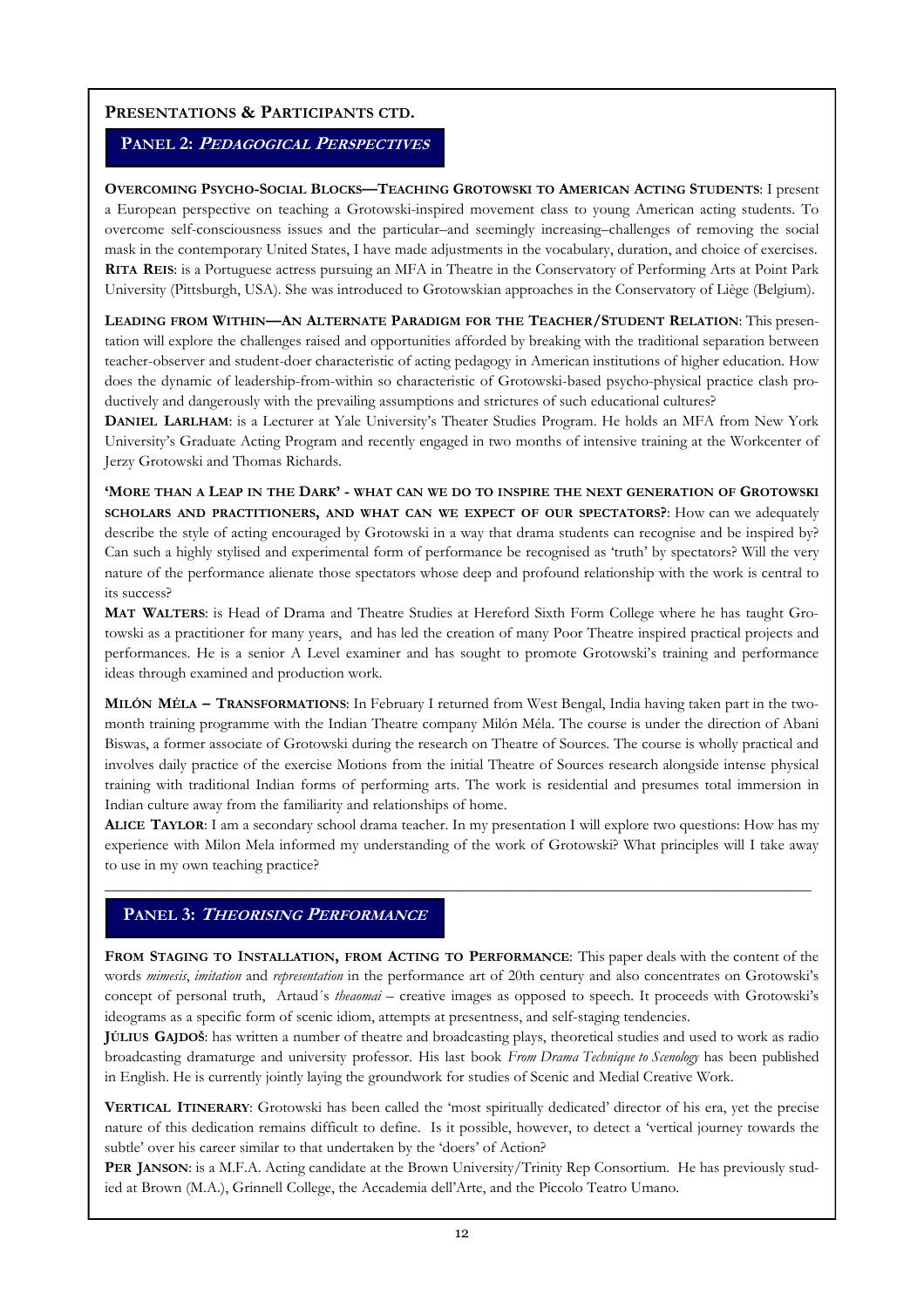#### PANEL 3: THEORISING PERFORMANCE, CTD.

THE RELATIONSHIP AS THE ENTITY—SYNERGISTIC EXPERIENCE IN GROTOWSKI'S WORK RELATED TO SO-CIAL PSYCHOLOGY THEORIES OF OPTIMAL RELATIONSHIP INTERACTION: Synergistic experience, a model of optimal relationship interaction, will be defined and described within the context of current social psychology literature and explored in the context of circumstances that were created between actors and spectators in each phase of Grotowski's work.

BERIT NOWICKI: Bachelor of Humanities and Arts, Carnegie Mellon University (Theatrical Directing and Social Psychology) Master of Arts candidate at New York University (Performance Studies and Somatic Psychology).

MEMORY EMBODIED: THE MEMORY OF THE BODY IN THE WORK OF JERZY GROTOWSKI: Grotowski worked with the memory of the body as part of a process of self-penetration and opening undertaken by the actor. In the latter phases of his work, he examined the role of the body in the transmission of transgenerational collective memory. This presentation considers the implications of Grotowski's performance research for contemporary understandings of individual and collective memory and its transmission.

DOMINIKA BENNACER: a native of Wrocław, Poland, is the Associate Curator of Year of Grotowski/New York. She is a Ph.D. candidate in the department of Performance Studies, NYU.

\_\_\_\_\_\_\_\_\_\_\_\_\_\_\_\_\_\_\_\_\_\_\_\_\_\_\_\_\_\_\_\_\_\_\_\_\_\_\_\_\_\_\_\_\_\_\_\_\_\_\_\_\_\_\_\_\_\_\_\_\_\_\_\_\_\_\_\_\_\_\_\_\_\_\_\_\_\_\_\_\_\_\_\_\_\_\_\_\_\_\_

#### PANEL 4: CHALLENGES OF CONTEMPORARY PRACTICE

THIS PANEL DISCUSSION WILL FOCUS ON THE UNIQUE ARTISTIC, ECONOMIC, PERSONAL AND SOCIAL CHAL-LENGES AND POSSIBILITIES THAT PRESENT THEMSELVES TO BODY-BASED PERFORMANCE ARTISTS IN THE TWENTY-FIRST CENTURY. PARTICIPANTS INCLUDE INNOVATORS IN THE CREATION OF RURAL AND UR-BAN SPACES DEDICATED TO PERFORMANCE RESEARCH.

GROTOWSKI'S LEGACY OF 'RESEARCH'—AN OBSERVATION ON SURVIVAL STRATEGIES: The presentation will focus on economic strategies of survival applied to sustain post-Grotowski research-based phenomena. The presentation will also discuss the way that this impacts on the research practice itself. It will conclude by suggesting that the core practice of research can become decentralised by those same strategies that were created to safeguard it. NICOLE BUGEJA: Nicole Bugeja graduated in Theatre Studies at the University of Malta, and with an MA on research theatre in contemporary Europe. She has performed within Icarus Performance Project (Malta) since 2001.

NICOLA PIANZOLA (INSTABILI VAGANTI), BRYAN BROWN (ARTEL & UNIVERSITY OF LEEDS, UK), JESSICA MACKINNON & EMILY AYRES (KINDLE THEATRE), DIANE EDGECOMB

\_\_\_\_\_\_\_\_\_\_\_\_\_\_\_\_\_\_\_\_\_\_\_\_\_\_\_\_\_\_\_\_\_\_\_\_\_\_\_\_\_\_\_\_\_\_\_\_\_\_\_\_\_\_\_\_\_\_\_\_\_\_\_\_\_\_\_\_\_\_\_\_\_\_\_\_\_\_\_\_\_\_\_\_\_\_\_\_\_\_\_

#### SEMINAR 1: PARATHEATRICAL PERSPECTIVES

WORK ON THE SELF-PARATHEATRE AFTER GROTOWSKI: What does it mean to work on the self and what defines paratheatre today? This presentation examines the paratheatre practices of two theatre directors inspired by Jerzy Grotowski. The first is New York City-based Matt Mitler, who worked directly with Grotowski between 1977 and 1980. Mitler's direct lineage is contrasted with the work of Berkeley-based director Antero Alli, who never met Grotowski and who took inspiration from writings and film documents.

JESSICA BOCKLER: is a theatre practitioner and lecturer at Liverpool John Moores University. She is currently completing PhD research at LJMU, examining the psychological effects of theatre as 'work on the self'.

GROTOWSKI'S PARATHEATRE—PRACTISING THE THEATRE OF PARTICIPATION: This presentation will frame Grotowski's ideas about participation, specifically those articulated during his paratheatrical phase, in relation to the cultural criticism of Theodor Adorno and Guy Debord, examining how his ideas and practices are relevant to practitioners currently working within the UK's cultural industries.

CAMPBELL EDINBOROUGH: Campbell's doctoral research at Royal Holloway investigated effective pedagogical practice for performance training. He teaches movement and performance, and makes theatre.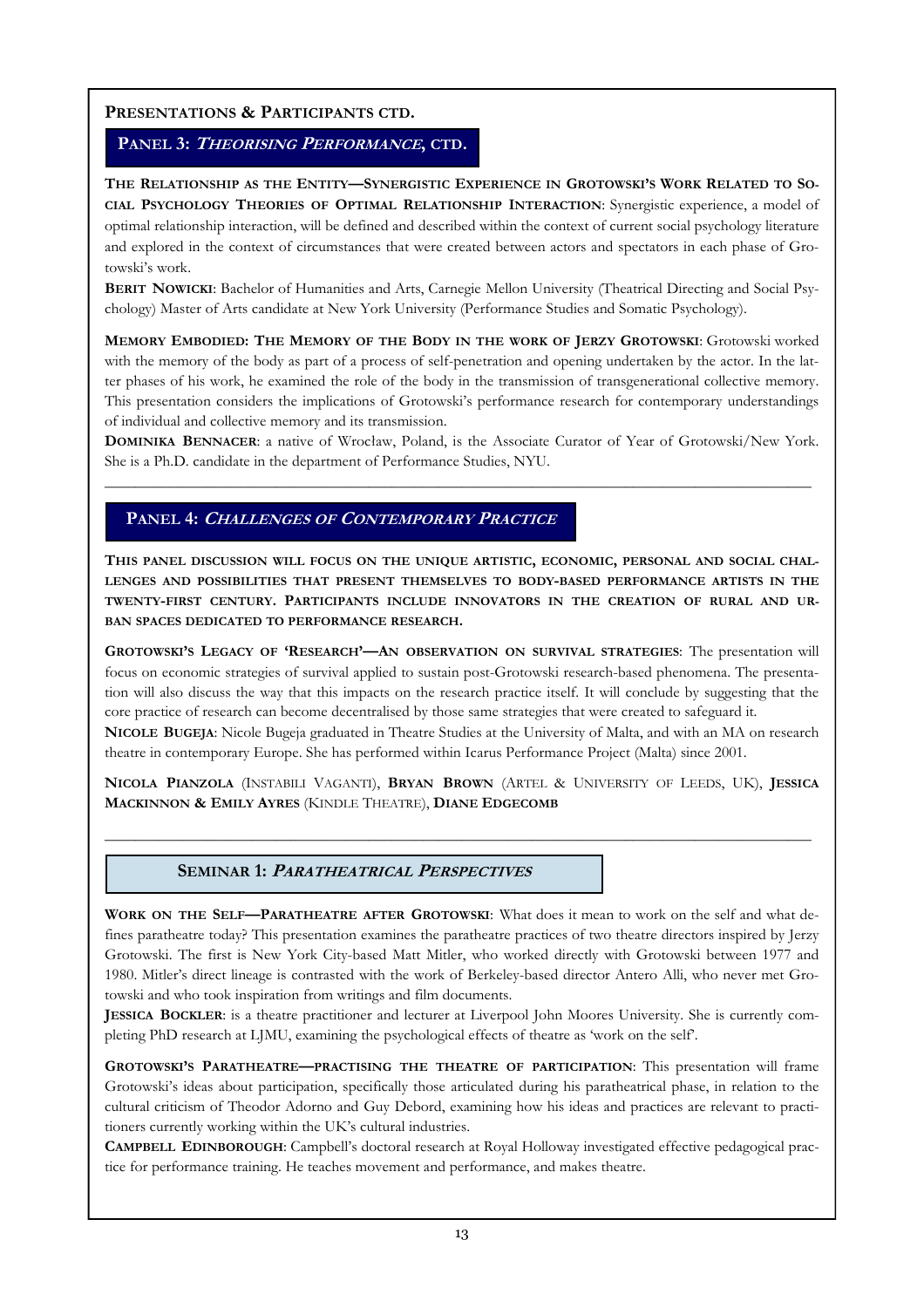#### SEMINAR 1: PARATHEATRICAL PERSPECTIVES, CTD.

VIGILANT PRACTICE—PERFORMER/PERFORMER TRAINING: How the performer, maker of bridges, becomes a teacher who can create opportunities for others to begin the 'work on oneself'. The essential element is a 'condition'. It is created by and for those who participate. All training is unlearning and discovering again. To go forward one must go back – to begin for the first time.

PETER ROSE: is the Artistic Director of Peter Rose/Practical Works in Berlin. He trained with Grotowski's Polish Laboratory Theatre/Institute for Active Culture in the United States and Poland from 1977—1981.

\_\_\_\_\_\_\_\_\_\_\_\_\_\_\_\_\_\_\_\_\_\_\_\_\_\_\_\_\_\_\_\_\_\_\_\_\_\_\_\_\_\_\_\_\_\_\_\_\_\_\_\_\_\_\_\_\_\_\_\_\_\_\_\_\_\_\_\_\_\_\_\_\_\_\_\_\_\_\_\_\_\_\_\_\_\_\_\_\_\_\_

#### SEMINAR 2: GROTOWSKI IN THE AMERICAS

THE IOWA THEATRE LAB: The Iowa Theatre Lab offers an excellent case study of a group whose relation to the work of Grotowski was strictly through processes of dissemination, rather than through direct or even second-hand transmission. The presentation will place the work of the Iowa Lab within the context of the Polish Lab's impact on theatre in the US.

KERMIT DUNKELBERG: is co-founder, with Kim Mancuso, of Pilgrim Theatre Research and Performance Collaborative in the United States. He has a PhD in Performance Studies from NYU. His dissertation was *Grotowski and North* American Theatre: Translation, Transmission, Dissemination.

SOURCES OF RHYTHM—AN ANTHROPOCOSMIC ENOUIRY: Nicolás Núñez is a Mexican Theatre Director who collaborated with Grotowski on Theatre of Sources Projects in Poland and Mexico. In this presentation I will explore the connections/relationships between my practical research into rhythm within sacred performance practices and Núñez's psycho-physical training practices. I will examine the principles of rhythm found across these practices and their significance in raising and altering consciousness.

EILON MORRIS: is an Australian/Israeli Actor and Musician in the first year of his PhD, researching Principles of Rhythm in Pre-expressive Performance Training at the University of Huddersfield.

FROM SOUNDINGS TO PERFORMANCE—THE GREEK CYCLE: Ancient Mirrors—Modern Voices is based on the power of female archetypes: KASSANDRA, MEDUSA, PSYCHE and her sisters. The quest of inner wilderness – giving voice to modern women and reveal the underground river connecting them to their ancient mythic sources. I follow the path of contemporary culture staged in Athens, conducted by Ryszard Nieoczym.

ISABELLA LEWANDOWSKI: is a German actress born in Poland. She has worked on stage in many theatre plays and films. Since 2007 she has also been a producer of high-quality performative and experimental art.

 $\_$  , and the set of the set of the set of the set of the set of the set of the set of the set of the set of the set of the set of the set of the set of the set of the set of the set of the set of the set of the set of th

#### SEMINAR 3: TRACES & RETROSPECTIVES

TRACING FOOTSTEPS IN THE SAND—GROTOWSKI'S INFLUENCE ON BRITISH THEATRE: The theme of this presentation will be an assessment of Grotowski's contact with Great Britain and his influence upon practitioners and companies. I will draw upon three case studies which make up my thesis: Peter Brook and the RSC, Freehold, and Triple Action Theatre. I will contrast the conditions under which this artistic influence took place, the British cultural context at the time, and the palpable results which became manifest in the companies' work. I will argue that, although Grotowski's impact upon British theatre has not been widely felt within the mainstream, it has been a pivotal development in performance practice in this country.

PABLO PAKULA: See 'Committee Biographies', p. 19.

'I HAD NEITHER THE HEART TO STAY, NOR THE COURAGE TO LEAVE': GROTOWSKI'S DIFFICULT 'DEPARTURE' FROM THEATRE: This paper recalls the 'painful' process of work on the Teatr Laboratorium's last performance, Apocalypsis cum figuris, and examines the roots of the 'creative crisis' which inadvertently led Grotowski and the company out of the theatre. It also poses the question of how much of the theatrical experience survived in Grotowski's subsequent practice.

ADELA KARSZNIA: See 'Committee Biographies', p. 19.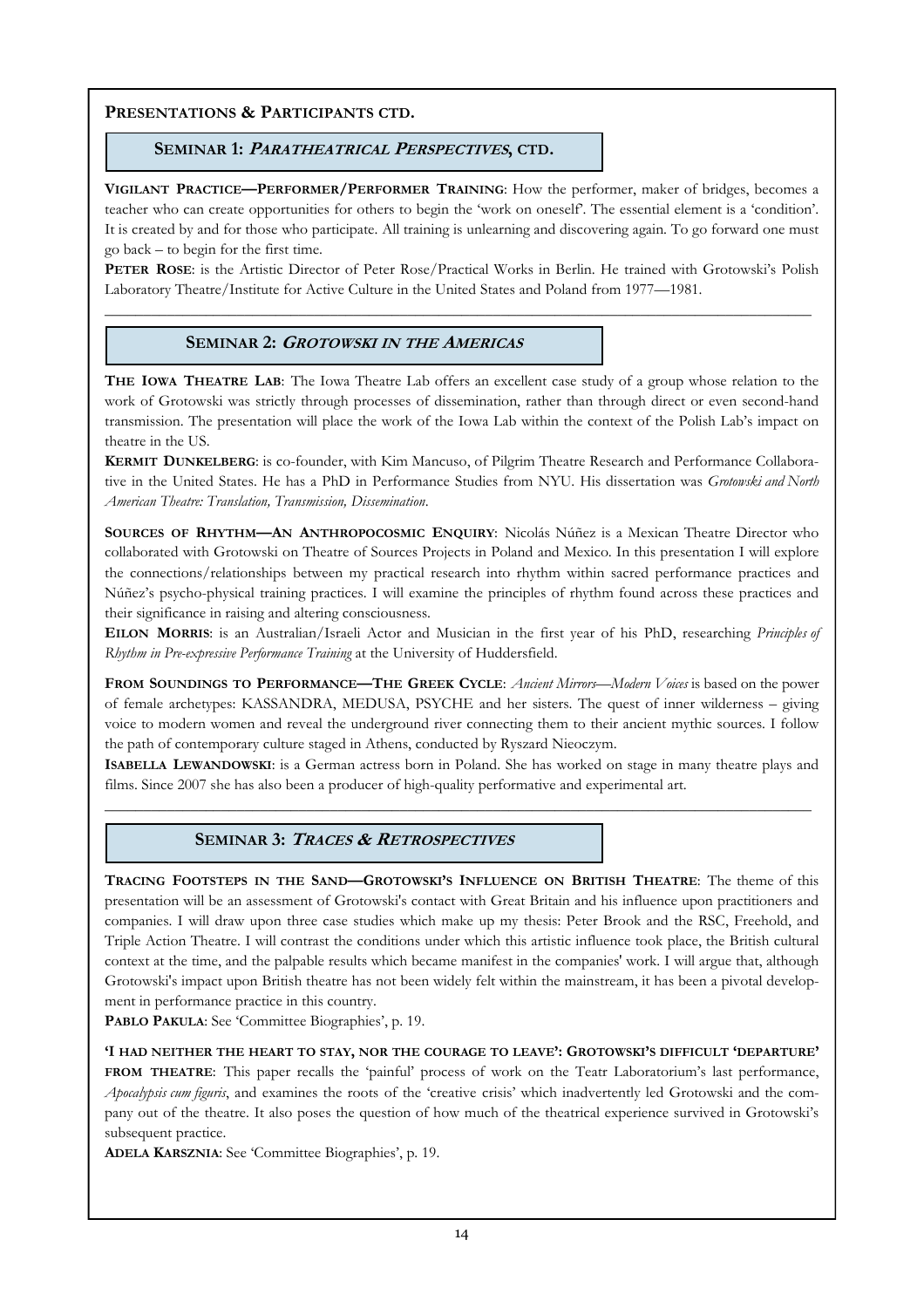#### SEMINAR 4: <sup>C</sup>OMPARATIVE PERSPECTIVES

GROTOWSKI'S OPERATIC OPUS—A DISCOURSE ON GROTOWSKI'S MUSICALITY: Grotowski's work has been described as 'operatic because of the strong musical element' it contains. To what extent can we claim that this is true, especially in relation to certain orthodox views of the operatic? A meta-musical approach to the notion of musicality in Grotowski's work should shed light on an idea of musicality that goes beyond sound; a musicality embodied within the theatrical act itself.

MARIO FRENDO: is a doctoral candidate at the University of Sussex, researching aspects of musicality in the theatrical act. He lectures in Theatre and Performance Studies at the University of Malta.

TWO POLISH SHAMANS: JERZY GROTOWSKI & ANDRZEJ ŻUŁAWSKI: This paper explores the relationship between Grotowski and the film director Andrzej Żuławski. Like Grotowski, Żuławski developed a highly physical and emotionally expressive approach to acting in his films. I argue that Żuławski is a 'fellow-traveller' of Grotowski, drawing on a similar pool of inspirations – Polish Romanticism, hypnotherapy and Reich's notion of 'character armour'.

DANIEL BIRD: Read psychology and philosophy at Keele, completed his Master's in philosophy at Warwick. Published a book on Roman Polański (Harpenden, 2002), worked on the screenplay of Juraj Jakubisko's Bathory (2008).

BETWEEN DANCE & THEATRE—JERZY GROTOWSKI & MODERN DANCE: This paper investigates Jerzy Grotowski's seminal influence on modern dance and dance theatre. Juxtaposing his notion of 'the social mask' to teachings in early modern dance, I suggest to compare and examine how twentieth-century dance and theatre discourse have mutually influenced each other and shaped notions of corporeality that are still significant today.

SABINE SÖRGEL: is Lecturer in Theatre and Performance at Aberystwyth University. Her research investigates crosscultural corporeality and identity in contemporary performance. Her book *Dancing Postcolonialism* was published in 2007.

\_\_\_\_\_\_\_\_\_\_\_\_\_\_\_\_\_\_\_\_\_\_\_\_\_\_\_\_\_\_\_\_\_\_\_\_\_\_\_\_\_\_\_\_\_\_\_\_\_\_\_\_\_\_\_\_\_\_\_\_\_\_\_\_\_\_\_\_\_\_\_\_\_\_\_\_\_\_\_\_\_\_\_\_\_\_\_\_\_\_\_

#### SEMINAR 5: <sup>E</sup>THICS & MEETING

ACTION—TOWARD THE IMPOSSIBLE: An ethical approach to the Workcenter reveals aspects of transgression (selfdevelopment) and transmission (teacher–apprentice relationship), considering the responsibility of the 'I' towards the self and the other, as in the expression 'to play instead of the spectator'. It explains how organicity founds the unity of body and song, not by reaching virtuosity but through the auto-creation of the performer.

JELENA KOVACEVIC: M. Litt (Faculty of Philology, Belgrade); M.A. (Faculty of Drama Arts, Belgrade). Translator of Thomas Richards' work into Serbian. Participated in Tracing Roads Across 2003-2006. Employed in Yugoslav Drama Theatre.

WITH HIS OWN SOLITUDE: Schultis examines the artistic and spiritual tension in Grotowski's work between the impulse toward work on oneself and the impulse toward meeting authentically with others. He traces the shifting emphasis on these two impulses as Grotowski transitioned from theatre into Paratheatre, and subsequently, into Theatre of Sources.

BRIAN SCHULTIS: is an apprentice with The New World Performance Laboratory in Akron Ohio. He graduated from Bennington College and will soon begin graduate work at Kent State University.

'WHERE MYSTICISM & ATHEISM SHAKE HANDS': ETHICS OF IMPOVERISHMENT IN WORK WITH THE ACTOR: This presentation investigates the singular ethics of Grotowski's work with actors and the problems that this practice poses for all attempts at systemisation or discursive analysis. Using examples from his oral and written testimony about his practical research, I try to touch on what connects Grotowski's quasi-religious accounts of *via negativa*, spiritual 'poverty' and interpersonal relations with his concrete pragmatism in training and rehearsals, grounded simply in 'what works'. What particular challenges does this seemingly unlikely combination present for practitioners and researchers today?

DUNCAN JAMIESON: See 'Committee Biographies', p. 19.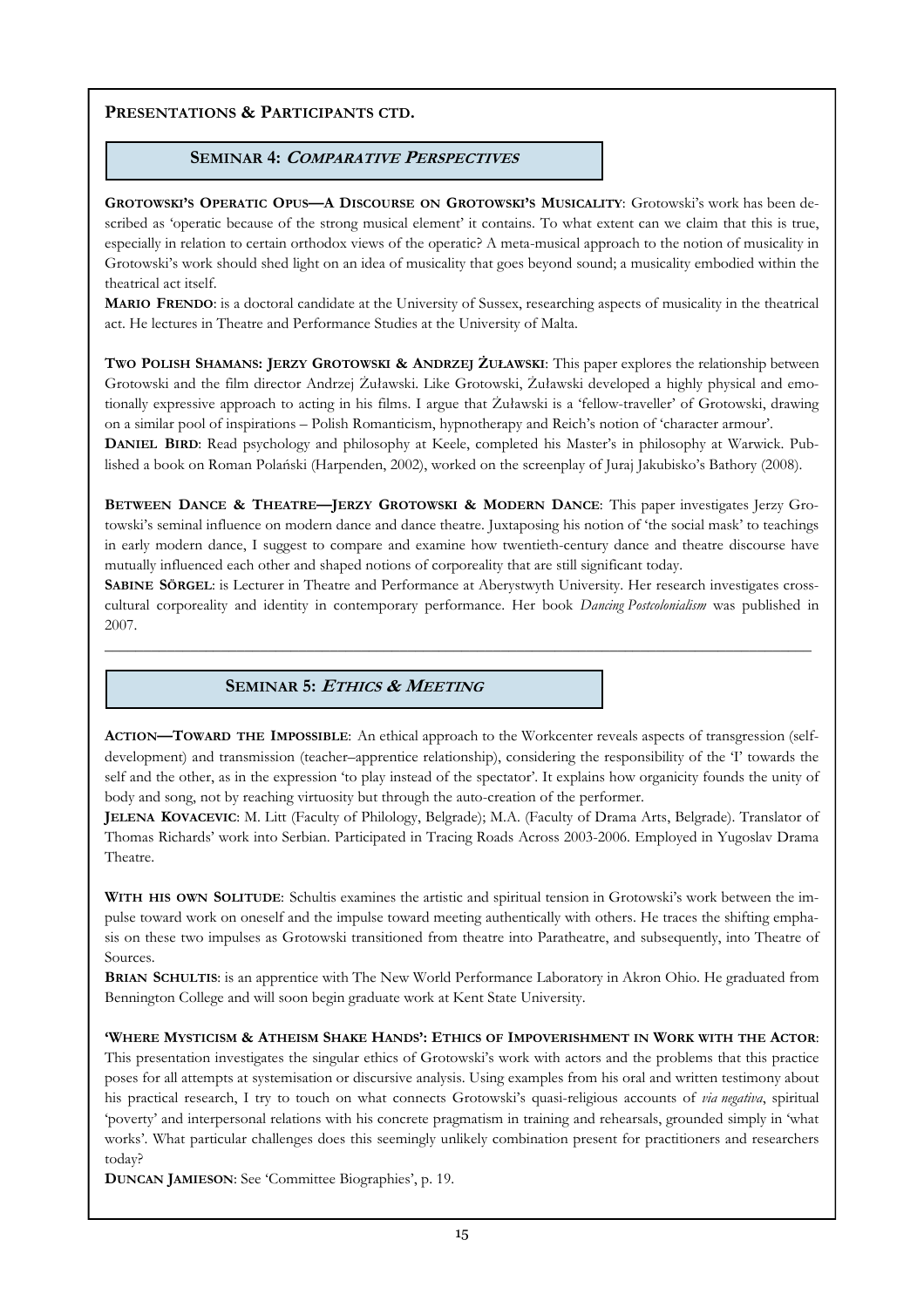#### SEMINAR 6: THE POLISH CONTEXT

#### THE 'TRAVELLING VIOLIN'S COLLECTIVE BODY' PROJECT—WAYS OF WORKING WITH POLISH TRADITIONAL

MUSIC: This presentation concerns the approach to work with Polish traditional music founded by 'Podróżniczy Kolektyw Skrzypcowy' ('Travelling Violin's Collective Body' Project) based in Poland. This approach was inspired and influenced, among other things, by the work of James Slowiak and Jairo Cuesta – co-founders of New World Performance Laboratory. The aim of this presentation is to show how the process of work was developed from the point of meeting with traditional fiddler Jan Gaca to the point of building a performative structured tool called 'Spotkania' ('Meetings'), based on communing with traditional music culture and creative group work.

MAREK RUCZKO: Ph.D. candidate in Pedagogy, University of Warmia and Mazury in Olsztyn, Poland. Cultural researcher, musician, actor. Leading member of The 'Raft' Association, founder and leading member of: The Workshop of Performative Activities, 'Travelling Violin's Collective Body' Project. Kosciuszko Foundation scholar in 2006/2007.

THEATRE—COGNITION, MEETING, TRANSFORMATION: This presentation gives a personal impression of the relation between theatre and the personal transformation of an actor/performer/human being. The materials and themes discussed derive from work sessions undertaken with former collaborators of Jerzy Grotowski, from within the 'Gildia' project, and from extensive practical research.

KRZYSZTOF TRZNADEL: Diploma in voice. Social and cultural researcher, specialising in theatre. From 2000-2003, participant in the 'Gildia' project, led by James Slowiak and Jairo Cuesta. Participant in many work sessions with other former collaborators of Jerzy Grotowski: Rena Mirecka, Zygmunt Molik, Maud Robart, Przemek Wasilkowski. Founder of Teatr Początki, whose main purpose is long-term theatre research.

COMMITMENT & AWARENESS: THE AFTERMATH OF GROTOWSKI'S WORK IN POLISH THEATRE: This paper focuses on the ways in which Polish original theatrical movements continue Grotowski's achievements in the field of theatre. Those artists think of theatre in terms of the actor's physical and vocal training; montage – as the basic principle of composition in theatrical work; ethos of work based on strict precision of performance and devotion of actors. Grotowski's achievements and legacy receive original and personal responses provided with long-term results of peoples' work and experience.

MAŁGORZATA JABŁOŃSKA: M.A. and Ph.D. studies in Theatre at The Faculty of Polish Studies at The Jagiellonian University in Kraków. Master Degree Thesis: The Gardzienice Body. Observations on biology and physical communication in the theatrical practices of the Theatre Association 'Gardzienice'. Doctoral field of interests: aspects of bodily usage and nonverbal communication in actor training in twentieth and twenty-first century theatre. Since 2004 she has been an actor/ member of Theatre Association 'CHOREA'.

GROTOWSKI & KANTOR RECONSIDERED: COGNITIVE ECOLOGIES OF 'POOR THEATRE': The paper proposes a cognitive approach to meeting/reading/conceptualising Grotowski's work, in comparison with that of Tadeusz Kantor and with their shared Polish context. Apart from a more general conceptual profile of their respective versions of 'poor theatre', the 'image-schematic' analysis proposed suggests important continuity between theory and reception. TEEMU PAAVOLAINEN: PhD on performer–object interaction in Grotowski, Kantor, and Meyerhold, with cognitive and ecological theorising, by 2010/U Tampere. Articles on Grotowski, Kantor, puppetry, cognition.

\_\_\_\_\_\_\_\_\_\_\_\_\_\_\_\_\_\_\_\_\_\_\_\_\_\_\_\_\_\_\_\_\_\_\_\_\_\_\_\_\_\_\_\_\_\_\_\_\_\_\_\_\_\_\_\_\_\_\_\_\_\_\_\_\_\_\_\_\_\_\_\_\_\_\_\_\_\_\_\_\_\_\_\_\_\_\_\_\_\_\_

#### WORK DEMONSTRATIONS 1

HOW TO BE A GOOD THIEF: A visitor from another world is confronted with the peculiarities of humankind. The visitor has to pick the best achievements of humankind to bring to his world, but will they work in a different context? KAI IRINA HAHN: 29 year old German/American director who studied theatre in Berlin, Leipzig and Paris, worked as an actress/assistant director for the Freilichtspiele Schwäbisch Hall and the Staatsschauspiel Dresden, and for 6 years as a freelance director. Her focus is on international experimental theatre.

THEATRE FROM AFRICAN INITIATION RITUAL: Work demonstration of CRASA's research activities in the field of performative ritual using masks from African initiation rites, inspired by Grotowski's research into ritual arts.

CRASA THEATRE: Centre des Recherches d'Arts du Spectacle Africain, based in Kinshasa, DR Congo, and directed by Maître Mwambayi Kalengayi. M. Kalengayi and Chouchou Bembe, an actress with the company, will present their work.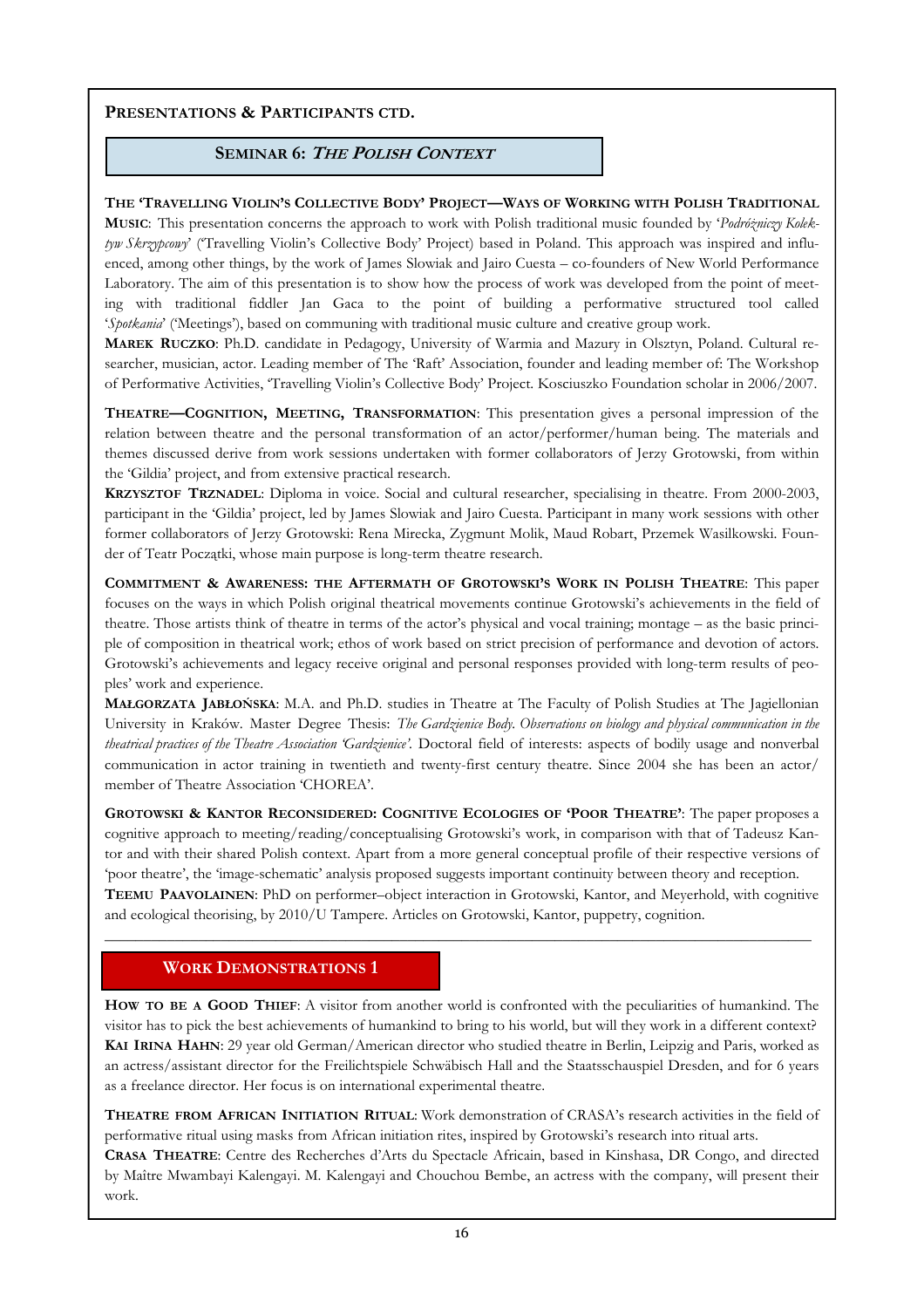#### WORK DEMONSTRATIONS 1 CTD.

THE SOUND OF M/Y/OUR NAME: What connects the voices used at work and with friends, the voices emitted in the shower, when making love, or in our darkened bedroom following a death in the family? My performance examines the relationship between our social and ancient voices – and by extension, our selves. In a destabilized world, where identity is connected to fragile and changeable notions of nationality, politics and economics, can the sounding of our ancient voices connect us to something that cannot be taken away, something both deeply individual and collective, something essentially human?

ELECTA BEHRENS: (MA: Exeter University and BA: Vassar College), is a performer and pedagogue. Professional engagements include work with: DAH Theatre Research Centre, F2 Performance Project, the CPR and Odin Teatret. She is co-founder of D-MOOR Produksjoner, with director Jørn Riegels Vimpel. Currently, she is a practice-based PhD candidate at Kent.

 $\_$  , and the set of the set of the set of the set of the set of the set of the set of the set of the set of the set of the set of the set of the set of the set of the set of the set of the set of the set of the set of th

#### WORK DEMONSTRATIONS 2

THE TRUTH ABOUT THE TYRANT: In charge of the lost and found box at the Grimond Building is a man who desperately wants to tell the tale of Caligula. Fragments of the tyrant's story shape his routine of 'torment, then blows, then fearful astonishment, then wonderment, then envy, then admiration, then elevation, then joy, then cheerfulness, then laughter, then derision, then mockery, then giving blows, then imposing torment'. (Nietzsche's Twilight of the Idols). GÖZE SANER: Göze Saner is an actor, researcher, and a lecturer at Goldsmiths University, London. She has recently completed her practice-based PhD titled From Tyrant to Clown and Back: An Actor's Practical Study of Archetype in Performance. Devised by her company cafila aeterna, the truth about the tyrant is the practical culmination of this research.

 $\_$  , and the set of the set of the set of the set of the set of the set of the set of the set of the set of the set of the set of the set of the set of the set of the set of the set of the set of the set of the set of th

#### WORK DEMONSTRATIONS 3

FAIDRA—ROCK: An ancient Greek myth at the crossroads of two cultures: a Greek and a Pole will drill, undo and break a contemporary Greek text, using Grotowski-inspired techniques. An intercultural process which will question set ideas of working on ancient drama and will equally combine the actor's organicity in the body, intellect and speech. MARIA GAITANIDI: is a theatre performer and a Practice-based PhD student at the University of Kent. She is researching the triptych of body, voice, text in contemporary Grotowskian practices and Anatoli Vassiliev's ludic structures.

MAGDA TUKA: has trained for 10 years with Studium Teatralne in Warsaw, led by Piotr Borowski, and for which she has acted in main roles for over 7 productions.

THE BOMBS WITHIN MY HEAD: This acting piece is specially focused on the problem of emotional memory and montage technique – how interpretation of dramatic text is combined with real dramatic story. The performance structure is based on textual montage from the play *Copenhagen* by Michael Frayn and texts by T.S. Eliot.

DELYANA MANEVA: is working as a freelance director, researcher and lecturer at New Bulgarian University, Sofia. She has staged plays and texts by Harold Pinter, August Strindberg, Paul Auster, Daniel Harms, Peter Turrini, and Werner Schwab.

JOSEF PODOLSKI: is from Israel. He participated in war in Lebanon, 2006. Now he is a student in Acting at New Bulgarian University, Sofia.

APRIL'S FOOL: April's Fool plays with potatoes, motherhood and dance; land, displacement and roots: songs, chants and drums. It is a piece which explores movement, text and sound; expectations, freedom and tradition; Celtic, Christian and ancient. April's Fool takes its inspiration from three generations of an Irish Catholic family, from Grandmother to Mother, and Mother to Daughter.

ITA O'BRIEN: is a performer, teacher, movement director, and shamanic practitioner with over 25 years of professional experience in theatre and dance. She is interested in exploring the use of shamanic techniques in the actor's process.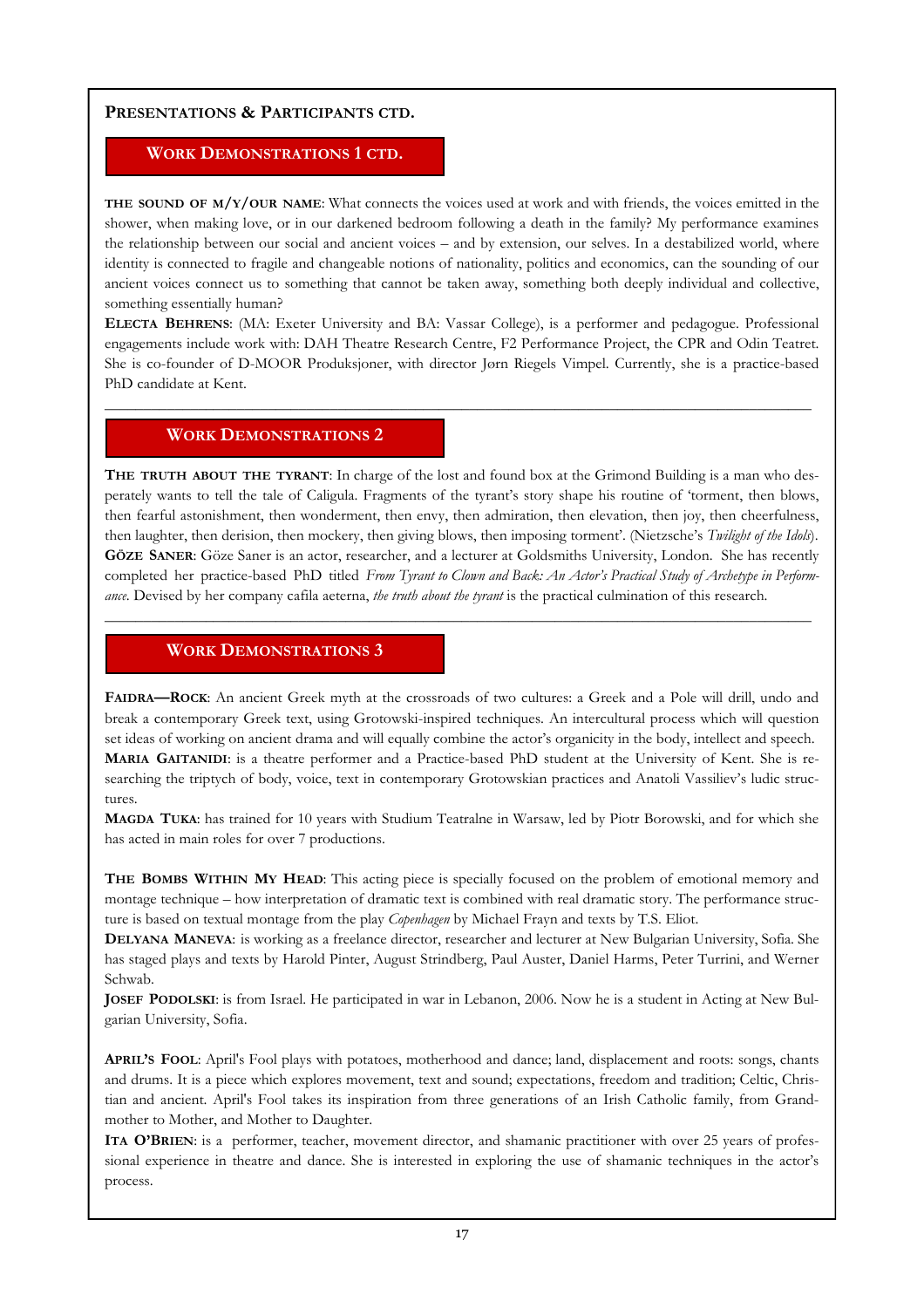#### WORK DEMONSTRATIONS 4

#### WHOLE CLOTH—TOUCHES OF SOLO WORK:

Using excerpts from her solo work Restraints as a basis, Edgecomb will discuss drawing from many training sources, the challenges of working alone, the partnership of character and image and integrating 'what presents itself'. The presentation especially focuses on identifying touchstones from which to build a piece.

DIANE EDGECOMB: has performed with Grotowski-oriented companies: Stage One Theater/Lab and Double Edge. Her greatest influences are work begun with Zbigniew Cynkutis and trainings and guidance from Jola Cynkutis and Khalid Tyabji.

THE DOORS: Outside of time lives a key holder. Guided by an unconscious need, she travels through time and space where she encounters our world. Meanwhile, our Agent of the supernatural is wise to her and hot on his heels, a cutthroat journalist chases the story. Tangled in time and new desires her keys don't hold all the answers.

ZOË COBB: Training in dance, acting and circus, Zoë completed her MA in Movement Studies at Central School of Speech and Drama. She now works as a Movement Director and Actor.

LA CARTE NOIR: Is this a descent on an isolated humanoid cluster, consumed and prey to ravenous desires, driven by hate, love and lust, laced with hauntingly obsessive secrets? Who will be the scapegoat? 'Transcending passive surrender', 'Terra in a state of terror' offers herself as oblation for transformation, quenching an insatiable thirst and hunger for power. What constitutes choices and change? Turning a curve, taking a path off the beaten track, or is it fate? An evolving process of substitution takes Creative Performance Laboratory towards an unexpected direction. CREATIVE PERFORMANCE LABORATORY: See Panel 1, 'Interventions', p. 11.

\_\_\_\_\_\_\_\_\_\_\_\_\_\_\_\_\_\_\_\_\_\_\_\_\_\_\_\_\_\_\_\_\_\_\_\_\_\_\_\_\_\_\_\_\_\_\_\_\_\_\_\_\_\_\_\_\_\_\_\_\_\_\_\_\_\_\_\_\_\_\_\_\_\_\_\_\_\_\_\_\_\_\_\_\_\_\_\_\_\_\_

#### WORK DEMONSTRATIONS 5

STUDIES ON DIFFERENT KINDS OF 'CLASSICAL TRAINING': This is a structure of études on plastics, body rhythmics, acrobatics, the use of props and space, singing and spoken text. Each étude is based on a technical hypothesis around basic training for actors. The structure aims at providing the pedagogue-director with professional tools that he may use in his/her work with actors.

RAÚL IAIZA: In 1994 he founded Teatro La Madrugada. Artistic Coordinator of Mus-e Italia Onlus, part of the Yehudi Menuhin Foundation. Assistant director to Eugenio Barba at Odin Teatret for Salt (2002), Andersen's Dream (2004), Don Juan in Hell (2006), and the current production. Leader of the project Regula contra Regulam, in collaboration with The Grotowski Institute.

KATHARSIS—DE CURA ANIMAE SUAE: A preacher is waiting to celebrate the service, his thousandth. Just before the arrival of the believers, he is visited by the angel of death (Azrael) who wants to take him away, but the preacher claims that the angel is wrong: according to their agreement the angel must come once the thousandth service is over. Thus, Azrael must disguise himself as a man and join the congregation. Now begins a really fatal service, during which the angel begins to feel a terrific appeal towards the human beings, while the preacher is drawn towards the invisible forces represented by the angel..

DOMENICO CASTALDO: Graduated from Ronconi's Teatro Stabile of Torino (1993), worked at Workcenter of Jerzy Grotowski and Thomas Richards (1995-96). Since 1996, he has led the Laboratorio Permanente di Ricerca sull'Arte dell'Attore. He has sung and composed with Rosso Rustico Amaro Trio (since 1996), led acting workshops at universities, drama schools and with companies (since 1997) and collaborated with Teatro Stabile and Sistema Teatro Torino (since 2002).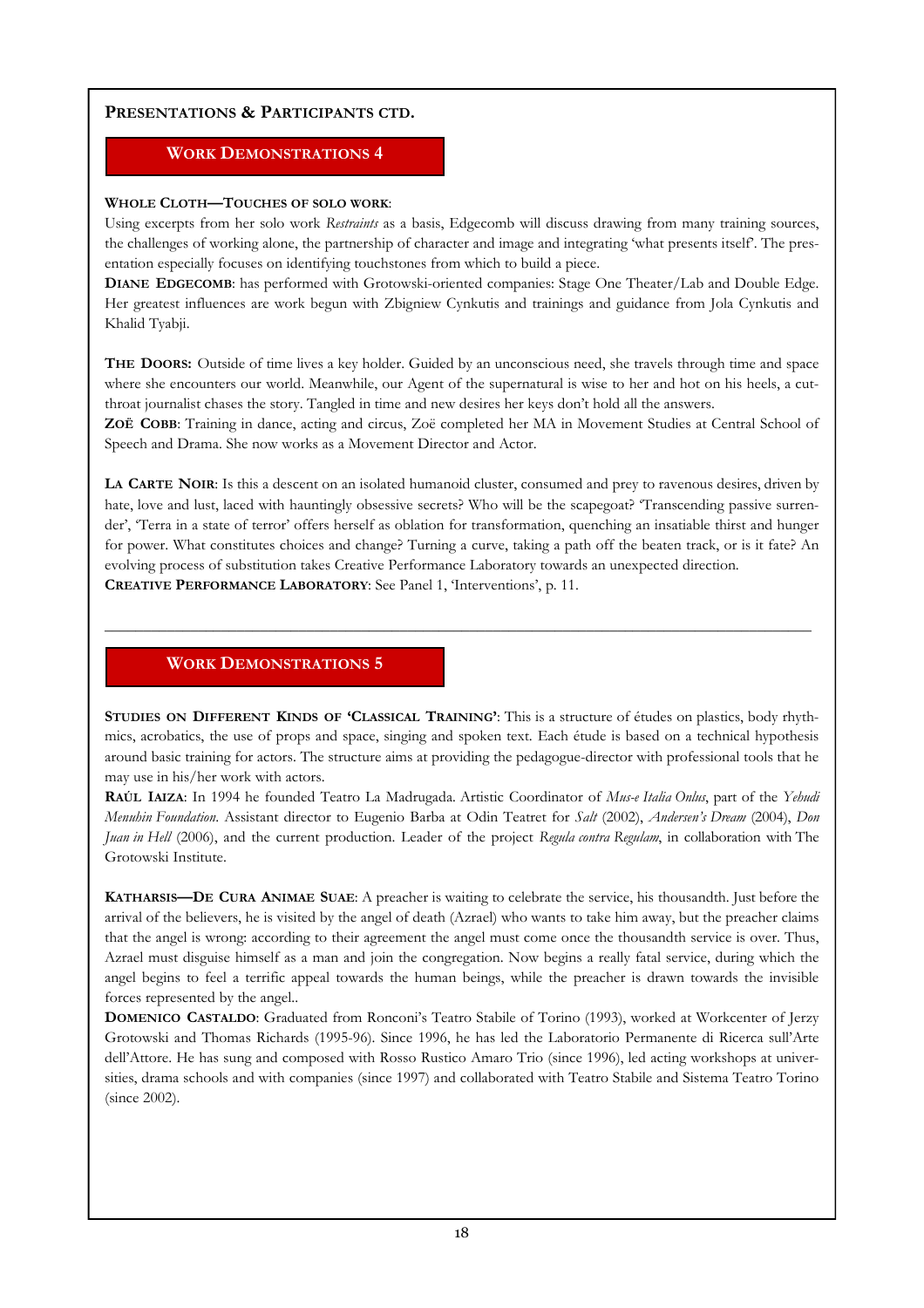#### ORGANISING COMMITTEE:

DUNCAN JAMIESON is completing his PhD at the University of Exeter, where he has also held a teaching studentship. His thesis investigates aspects of ethics, structure and subjectivity in performance practice, with a focus on the work of Jerzy Grotowski. He is co-editor of the forthcoming English-language journal *Polish Theatre Perspectives*. As a director, his work includes an ongoing collaboration with Jo Shapland, with a new performance entitled Fridachromo scheduled for 2010.

\_\_\_\_\_\_\_\_\_\_\_\_\_\_\_\_\_\_\_\_\_\_\_\_\_\_\_\_\_\_\_\_\_\_\_\_\_\_\_\_\_\_\_\_\_\_\_\_\_\_\_\_\_\_\_\_\_\_\_\_\_\_\_\_\_\_\_\_\_\_\_\_\_

ADELA KARSZNIA graduated in Polish philology from Wrocław University, with a Master's thesis on the activities of the Grotowski Centre in the years 1990-1994. She has worked at the Grotowski Centre (subsequently the Grotowski Institute) since 2005 and has recently completed her PhD dissertation on the activities and foreign reception of the Laboratory Theatre in the years 1965–1970. She is co-editor of the forthcoming journal Polish Theatre Perspectives, a coordinator of Icarus Publishing Enterprise and has also translated numerous articles and essays.

PABLO PAKULA: In September 2006 he received a grant from the Arts and Humanities Research Council to carry out a PhD investigating Grotowski's impact and influence on British theatre. The aim of this research is to outline a historiography stretching back from Grotowski's first contact with the UK stage in 1966, and his work with the RSC on Peter Brook's production of U.S./US, to the current practices of contemporary companies. Pablo Pakula is also one of the founding members of Accidental Collective, a performance company based in Canterbury.

BEN SPATZ has over ten years of experience as a director, performer and leader of theatrical research. He lived in Poland from 2003-2004, first as an ensemble performer with the Gardzienice Theatre Association and then as a Fulbright Fellow at the Grotowski Institute. During that time he was deeply influenced by encounters with Rena Mirecka and with the Workcenter of Jerzy Grotowski and Thomas Richards. Ben founded the Urban Research Theater in Poland in 2004 and continues to lead its current activities in New York City. (For more information, please visit www.urbanresearchtheater.com). He is also a doctoral student in theatre at the CUNY Graduate Center and a Teaching Fellow at Brooklyn College.

 $\_$  , and the set of the set of the set of the set of the set of the set of the set of the set of the set of the set of the set of the set of the set of the set of the set of the set of the set of the set of the set of th

#### SYMPOSIUM SUPERVISORS:

PAUL ALLAIN is Professor of Theatre and Performance at the University of Kent, Canterbury. He is a Polish theatre expert who collaborated with Gardzienice Theatre Association from 1989 to 1993 and has published extensively in this area as well as on Actor Training and Tadashi Suzuki. From 2006 he has been leading the three-year Arts and Humanities Research Council-funded British Grotowski Project as well as developing research collaborations with the Moscow Art Theatre School.

GIULIANO CAMPO: PhD (Rome and Paris), is member of the European Theatre Research Network (ETRN) and participates in the Leverhulme Research Network with the Moscow Art Theatre School (MXAT). Campo was founder of the group Ypnos Teatro and of the laboratory 'Towards an Active Culture' in Rome. He has published several articles on film and theatre theory. Currently he is Research Associate for The British Grotowski Project, based at the University of Kent. His publications on Grotowski include 'The International Group l'Avventura'; 'From the Attention to the Descendant way: Simone Weil/Jouvet/Grotowski' and Voice and Body, with Zygmunt Molik.

 $\_$  , and the set of the set of the set of the set of the set of the set of the set of the set of the set of the set of the set of the set of the set of the set of the set of the set of the set of the set of the set of th

#### GUEST CHAIR:

FRANK CAMILLERI is Lecturer in Drama and Theatre Studies at the University of Kent and Artistic Director of Icarus Performance Project (www.icarusproject.info). He served as Academic Coordinator of Theatre Studies at the University of Malta from 2004 to 2008. He has been involved in laboratory theatre since 1989 and has performed, given workshops, and delivered papers in various European contexts. Camilleri has been published in TDR, Contemporary Theatre Review, New Theatre Quarterly, and will contribute an article in the 2009 issue of Performance Research dedicated to 'On Training'.